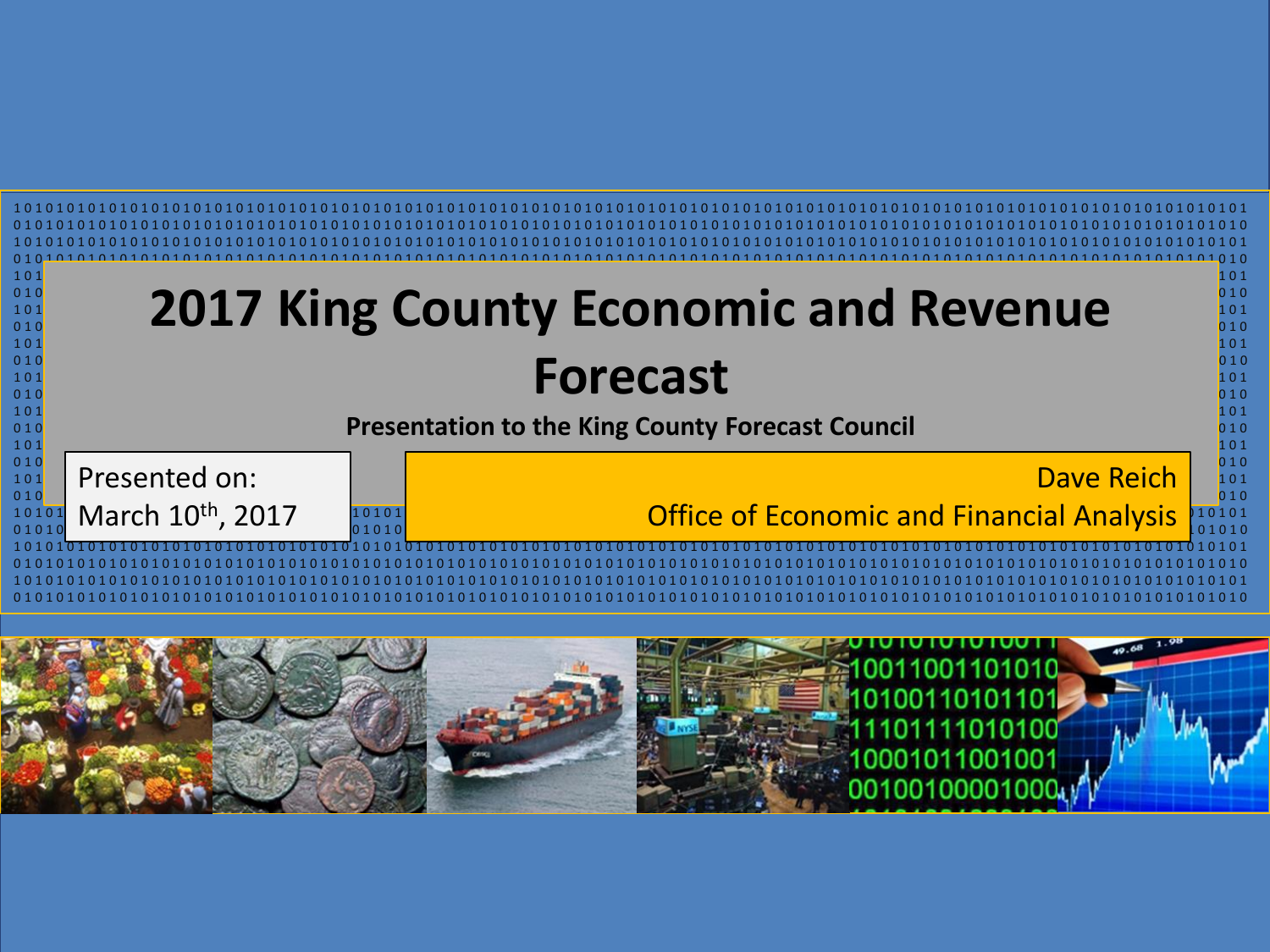#### $\frac{101}{2}$  . The contract of the contract of the contract of the contract of the contract of the contract of the contract of the contract of the contract of the contract of the contract of the contract of the contract of 0 1 0 1 0 1 0 1 0 1 0 1 0 1 0 1 0 1 0 1 0 1 0 1 0 1 0 1 0 1 0 1 0 1 0 1 0 1 0 1 0 1 0 1 0 1 0 1 0 1 0 1 0 1 0 1 0 1 0 1 0 1 0 1 0 1 0 1 0 1 0 1 0 1 0 1 0 1 0 1 0 1 0 1 0 1 0 1 0 1 0 1 0 1 0 1 0 1 0 1 0 1 0 1 0 1 0 1 0 1 0 1 0 1 0 1 0 **Overview** $\begin{bmatrix} 1 & 1 \end{bmatrix}$  . The contract of the contract of the contract of the contract of the contract of  $\begin{bmatrix} 1 & 1 \end{bmatrix}$

#### $1$  and the contract of the contract of the contract of the contract of the contract of  $1$ 0 1 0 1 0 1 0 1 0 1 0 1 0 1 0 1 0 1 0 1 0 1 0 1 0 1 0 1 0 1 0 1 0 1 0 1 0 1 0 1 0 1 0 1 0 1 0 1 0 1 0 1 0 1 0 1 0 1 0 1 0 1 0 1 0 1 0 1 0 1 0 1 0 1 0 1 0 1 0 1 0 1 0 1 0 1 0 1 0 1 0 1 0 1 0 1 0 1 0 1 0 1 0 1 0 1 0 1 0 1 0 1 0 1 0 1 0 **Example 10 Despite volatility, 2016 came in close to forecast**

 $\overline{a}$  , and the contract of the contract of the contract of  $\overline{a}$  ,  $\overline{a}$  ,  $\overline{a}$  ,  $\overline{a}$  ,  $\overline{a}$  ,  $\overline{a}$  ,  $\overline{a}$  ,  $\overline{a}$  ,  $\overline{a}$  ,  $\overline{a}$  ,  $\overline{a}$  ,  $\overline{a}$  ,  $\overline{a}$  ,  $\overline{a}$  ,  $\overline$  $\frac{1}{4}$  The U.S. economy grew 1.6% (preliminary) in 2016 0 1 0 1 0 1 0 1 0 1 0 1 0 1 0 1 0 1 0 1 0 1 0 1 0 1 0 1 0 1 0 1 0 1 0 1 0 1 0 1 0 1 0 1 0 1 0 1 0 1 0 1 0 1 0 1 0 1 0 1 0 1 0 1 0 1 0 1 0 1 0 1 0 1 0 1 0 1 0 1 0 1 0 1 0 1 0 1 0 1 0 1 0 1 0 1 0 1 0 1 0 1 0 1 0 1 0 1 0 1 0 1 0 1 0 1 0 1 0 1 0 1 0 1 0 1 0 1 0 1 0 1 0 1 0 1 0 1 0 1 0 1 0 1 0 1 0 1 0 1 0 1 0 1 0 1 0 1 0 1 0 1 0 1 0 1 0 1 0 1 0 1 0 1 0 1 0 1 0 1 0 1 0 1 0 1 0 1 0 1 0 1 0 1 0 1 0 1 0 1 0 1 0 1 0 1 0 1 0 1 0 1 0 1 0 1 0 1 0 1 0 1 0 1 0 1 0 1 0 1 0 1 0 1  $\frac{1}{0}$  1.000 point reduction in the DJIA in first 5 days, Brexit, U.S. elections  $\frac{1}{0}$  $\frac{1}{1}$  and  $\frac{1}{2}$  in the state of  $\frac{1}{2}$  in the state of  $\frac{1}{2}$  in the state of  $\frac{1}{2}$  $\frac{1}{2}$  and  $\frac{1}{2}$  by an and  $\frac{1}{2}$  and  $\frac{1}{2}$  and  $\frac{1}{2}$  and  $\frac{1}{2}$  and  $\frac{1}{2}$  and  $\frac{1}{2}$  and  $\frac{1}{2}$  and  $\frac{1}{2}$  and  $\frac{1}{2}$  and  $\frac{1}{2}$  and  $\frac{1}{2}$  and  $\frac{1}{2}$  and  $\frac{1}{2}$  and  $\frac{1$  $1$  and  $2$  and  $2$  and  $3$  and  $4$  and  $5$  and  $7$  and  $1$  and  $1$  and  $1$  and  $1$  and  $1$  and  $1$  and  $1$  and  $1$  and  $1$  and  $1$  and  $1$  and  $1$  and  $1$  and  $1$  and  $1$  and  $1$  and  $1$  and  $1$  and  $1$  and  $1$  and  $1$  a  $\frac{1}{2}$  and  $\frac{1}{2}$  . Reached full employment  $\frac{1}{2}$  $\frac{1}{2}$  , and  $\frac{1}{2}$  , and  $\frac{1}{2}$  , and  $\frac{1}{2}$  , and  $\frac{1}{2}$  , and  $\frac{1}{2}$  , and  $\frac{1}{2}$  , and  $\frac{1}{2}$  $\frac{1}{2}$  and the set of the set of the set of the set of the set of the set of the set of the set of the set of  $\frac{1}{2}$ о произведения в общественности в общественности и произведения в совмести с произведения в общественности и д<br>В общественности произведение произведение произведения и произведения и произведения и произведения и произве

о произведения на современности на современности с произведения и современности с произведения и современно пр ан нь тогтоос болон байгаа байгаа байгаа байгаа байгаа байгаа байгаа байгаа байгаа байгаа байгаа байгаа байгаа

о произведения на современности на современности с произведения и современности с произведения и современно пр  $1$  , the contract of the contract of the contract of the contract of the contract of the contract of  $1$ 

ан нь тогтоос болон байгаа байгаа байгаа байгаа байгаа байгаа байгаа байгаа байгаа байгаа байгаа байгаа байгаа о произведения на современности на современности с произведения и современности с произведения и современно пр  $1$  and the contract of the contract of the contract of the contract of the contract of the contract of  $1$ 0 1 0 1 0 1 0 1 0 1 0 1 0 1 0 1 0 1 0 1 0 1 0 1 0 1 0 1 0 1 0 1 0 1 0 1 0 1 0 1 0 1 0 1 0 1 0 1 0 1 0 1 0 1 0 1 0 1 0 1 0 1 0 1 0 1 0 1 0 1 0 1 0 1 0 1 0 1 0 1 0 1 0 1 0 1 0 1 0 1 0 1 0 1 0 1 0 1 0 1 0 1 0 1 0 1 0 1 0 1 0 1 0 1 0 1 0 1 0 1 0 1 0 1 0 1 0 1 0 1 0 1 0 1 0 1 0 1 0 1 0 1 0 1 0 1 0 1 0 1 0 1 0 1 0 1 0 1 0 1 0 1 0 1 0 1 0 1 0 1 0 1 0 1 0 1 0 1 0 1 0 1 0 1 0 1 0 1 0 1 0 1 0 1 0 1 0 1 0 1 0 1 0 1 0 1 0 1 0 1 0 1 0 1 0 1 0 1 0 1 0 1 0 1 0 1 0 1 0 1 0 1 0 1 0 1 0 1 0 1 0 1 0 1 0 1 0 1 0 1 0 1 0 1 0 1 0 1 0 1 0 1 0 1 0 1 0 1 0 1 0 1 0 1 0 1 0 1 0 1 0 1 0 1 0 1 0 1 0 1 0 1 0 1 0 1 0 1 0 1 0 1 0 1 0 1 0 1 0 1 0 1 0 1 0 1 0 1 0 1 0 1 0 1 0 1 0 1 0 1 0 1 0 1 0 1 0 1 0 1 0 1 0 1 0 1 0 1 0 1 0 1 0 1 0 1 0 1 0 1 0 1 0 1 0 1 0 1 0 1 0 1 0 1 0 1 0 1 0 1 0 1 0 1 0 1 0 1 0 1 0 1 0 1 0 1 0 1 0 1 0 1 0 1 0 1 0 1 0 1 0 1 0 1 0 1 0 1 0 1 0 1 0 1 0 1 0 1 0 1 0 1 0 1 0 1 0 1 0 1 0 1 0 1 0 1 0 1 0 1 0 1 0 1 0 1 0 1 0 1 0 1 0 1 0 1 0 1 0 1 0 1 0 1 0 1 0 1 0 1 0 1 0 1 0 1 0 1 0 1 0 1 0 1 0 1 0 1 0 1 0 1 0 1 0 1 0 1 0 1 0 1 0 1 0 1 0 1 0 1 0 1 0 1 0 1 0 1 0 1 0 1 0 1 0 1 0 1 0 1 0 1 0 1 0 1 0 1 0 1 0 1 0 1 0 1 0 1 0 1 0 1 0 1 0 1 0 1 0 1 0 1 0 1 0 1 0 1 0 1 0 1 0 1 0  $1\,0\,1\,0\,1\,0\,1\,0\,1\,0\,1\,0\,1\,0\,1\,0\,1\,0\,1\,0\,1\,0\,1\,0\,1\,0\,1\,0\,1\,0\,1\,0\,1\,0\,1\,0\,1\,0\,1\,0\,1\,0\,1\,0\,1\,0\,1\,0\,1\,0\,1\,0\,1\,0\,1\,0\,1\,0\,1\,0\,1\,0\,1\,0\,1\,0\,1\,0\,1\,0\,1\,0\,1\,0$ 

1 0 1 0 1 0 1 0 1 0 1 0 1 0 1 0 1 0 1 0 1 0 1 0 1 0 1 0 1 0 1 0 1 0 1 0 1 0 1 0 1 0 1 0 1 0 1 0 1 0 1 0 1 0 1 0 1 0 1 0 1 0 1 0 1 0 1 0 1 0 1 0 1 0 1 0 1 0 1 0 1 0 1 0 1 0 1 0 1 0 1 0 1 0 1 0 1 0 1 0 1 0 1 0 1 0 1 0 1 0 1 0 1 0 1 0 1 0 1 0 1 0 1 0 1 0 1 0 1 0 1 0 1 0 1 0 1 0 1 0 1 0 1 0 1 0 1 0 1 0 1 0 1 0 1 0 1 0 1 0 1 0 1 0 1 0 1 0 1 0 1 0 1 0 1 0 1 0 1 0 1 0 1 0 1 0 1 0 1 0 1 0 1 0 1 0 1 0 1 0 1 0 1 0 1 0 1 0 1 0 1 0 1 0 1 0 1 0 1 0 1 0 1 0 1 0 1 0 1 0 1 0 1 0 1 0 1 0 1 0 1 0 1 0 1 0 1 0 1 0 1 0 1 0 1 0 1 0 1 0 1 0 1 0 1 0 1 0 1 0 1 0 1 0 1 0 1 0 1 0 1 0 1 0 1 0 1 0 1 0 1 0 1 0 1 0 1 0 1 0 1 0 1 0 1 0 1 0 1 0 1 0 1 0 1 0 1 0 1 0 1 0 1 0 1 0 1 0 1 0 1 0 1 0 1 0 1 0 1 0 1 0 1 0 1 0 1 0 1 0 1 0 1 0 1 0 1 0 1 0 1 0 1 0 1 0 1 0 1 0 1 0 1 0 1 0 1 0 1 0 1 0 1 0 1 0 1 0 1 0 1 0 1 0 1 0 1 0 1 0 1 0 1 0 1 0 1 0 1 0 1 0 1 0 1 0 1 0 1 0 1 0 1 0 1 0 1 0 1 0 1 0 1 0 1 0 1 0 1 0 1 0 1 0 1 0 1 0 1 0 1 0 1 0 1 0 1 0 1 0 1 0 1 0 1 0 1 0 1 0 1 0 1 0 1 0 1 0 1 0 1 0 1 0 1 0 1 0 1 0 1 0 1 0 1 0 1 0 1 0 1 0 1 0 1 0 1 0 1 0 1 0 1 0 1 0 1 0 1 0 1 0 1 0 1 0 1 0 1 0 1 0 1 0 1 0 1 0 1 0 1 0 1 0 1 0 1 0 1 0 1 0 1 0 1 0 1 0 1 0 1 0 1 0 1 0 1 0 1 0 1 0 1 0 1 0 1 0 1 0 1 0 1 0 1 0 1 0 1 0 1 0 1 0 1 0 1 0 1 0 1 0 1 0 1 0 1 0 1 0 1 0 1 0 1 0 1 0 1 0 1 0 1 0 1 0 1 0 1 0 1 0 1 0 1 0 1 0 1 0 1 0 1 0 1 0 1 0 1 0 1 0 1 0 1 0 1 0 1 0 1 0 1 0 1 0 1 0 1 0 1 0 1 0 1 0 1 0 1 0 1 0 1 0 1 0 1 0 1 0 1 0 1 0 1 0 1 0 1 0 1 0

о произведения произведения с произведения с произведения с произведения с произведения с произведения с произ<br>При применении с произведения с произведения с произведения с произведения с произведения с произведения с про ан нь тогтоос болон байгаа байгаа байгаа байгаа байгаа байгаа байгаа байгаа байгаа байгаа байгаа байгаа байгаа о произведения на современности на современности с произведения и современности с произведения и современно пр

#### $\sim$  0.047 Lealer to be have all second as  $\sim$  100  $\mu$  $\frac{1}{2}$  . The set of  $\frac{1}{2}$  is a set of  $\frac{1}{2}$  is a set of  $\frac{1}{2}$  is a set of  $\frac{1}{2}$  is a set of  $\frac{1}{2}$  $\frac{1}{3}$  2017 looks to be broadly similar  $\frac{3}{5}$

 $1$  Express to for similar growth (20%)  $2.50(1)$  $\frac{1}{0}$  and the set of the set of the set of the set of the set of the set of the set of the set of the set of  $\frac{1}{0}$  $\frac{1}{1}$  and  $\frac{1}{1}$  is the set of the set of the set of the set of the set of the set of the set of the set of the set of the set of the set of the set of the set of the set of the set of the set of the set of the set  $\frac{1}{2}$  and the inflation likely to pick up the set of the set of the set of the set of the set of  $\frac{1}{2}$  $1$  and the contract of the contract of the contract of the contract of the contract of  $1$  $\frac{1}{2}$  by the Unemployment may fall a little further the contract of the contract of  $\frac{1}{2}$  $\frac{1}{2}$  , and the contract of the contract of the contract of the contract of the contract of the contract of the contract of the contract of the contract of the contract of the contract of the contract of the contract  $^{\circ}$  and  $\bullet$  Housing market continues growth  $^{\circ}$  $\frac{1}{1}$  and  $\frac{1}{1}$  are the Housing market continues growth  $\frac{1}{1}$  and  $\frac{1}{1}$  and  $\frac{1}{1}$  and  $\frac{1}{1}$  and  $\frac{1}{1}$  and  $\frac{1}{1}$  and  $\frac{1}{1}$  and  $\frac{1}{1}$  and  $\frac{1}{1}$  and  $\frac{1}{1}$  and  $\frac{1}{1}$  and  $\frac$ 

#### $\overline{\phantom{a}}$  , and the contract of the contract of the contract of the contract of  $\overline{\phantom{a}}$  $\frac{1}{1}$  Riggest risk/iincertainty: the other Washington  $\frac{1}{1}$ Biggest risk/uncertainty; the other Washington and the state  $\frac{1}{3}$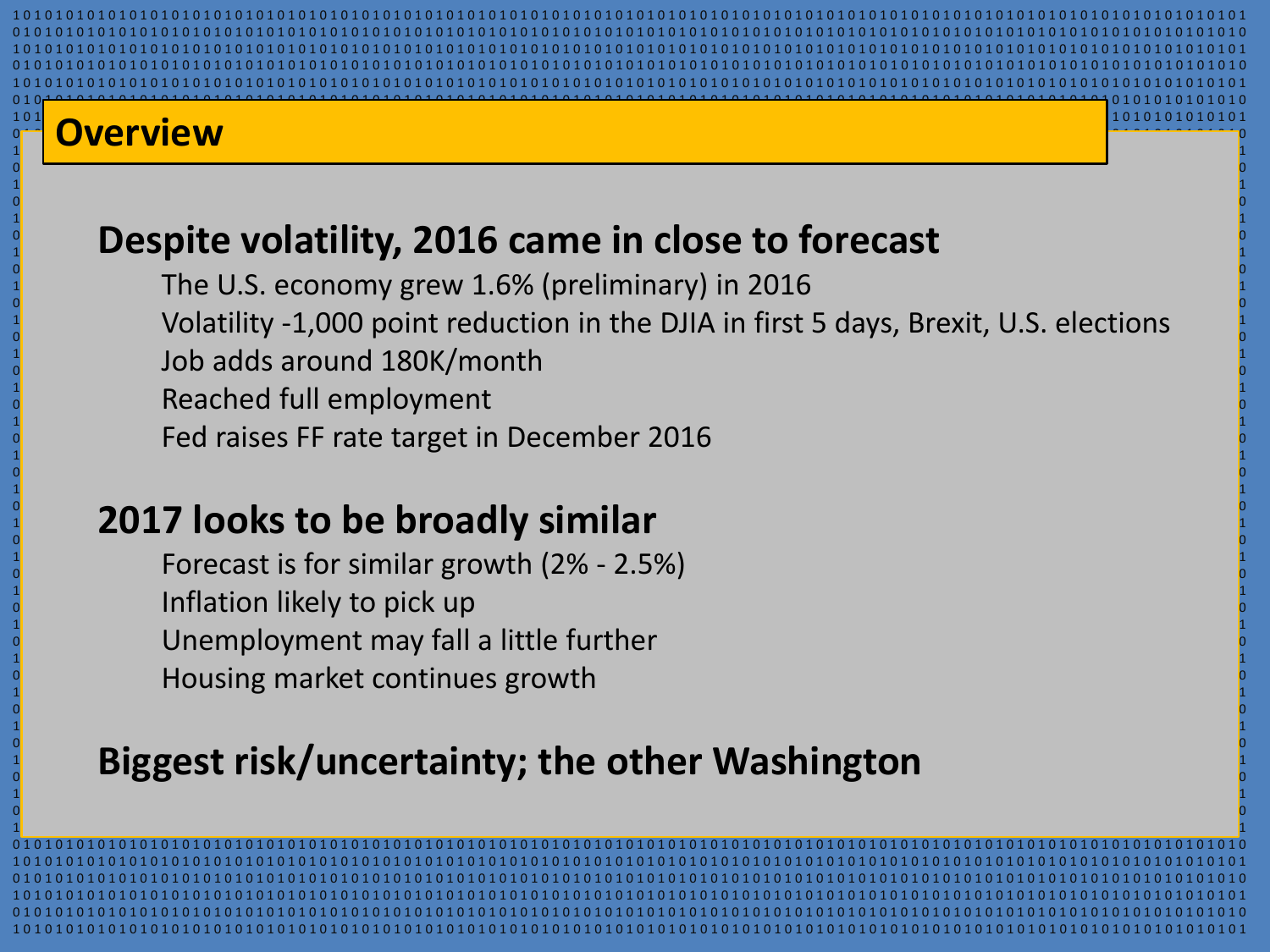# **Unemployment continues to fall and is near the "natural rate"…**

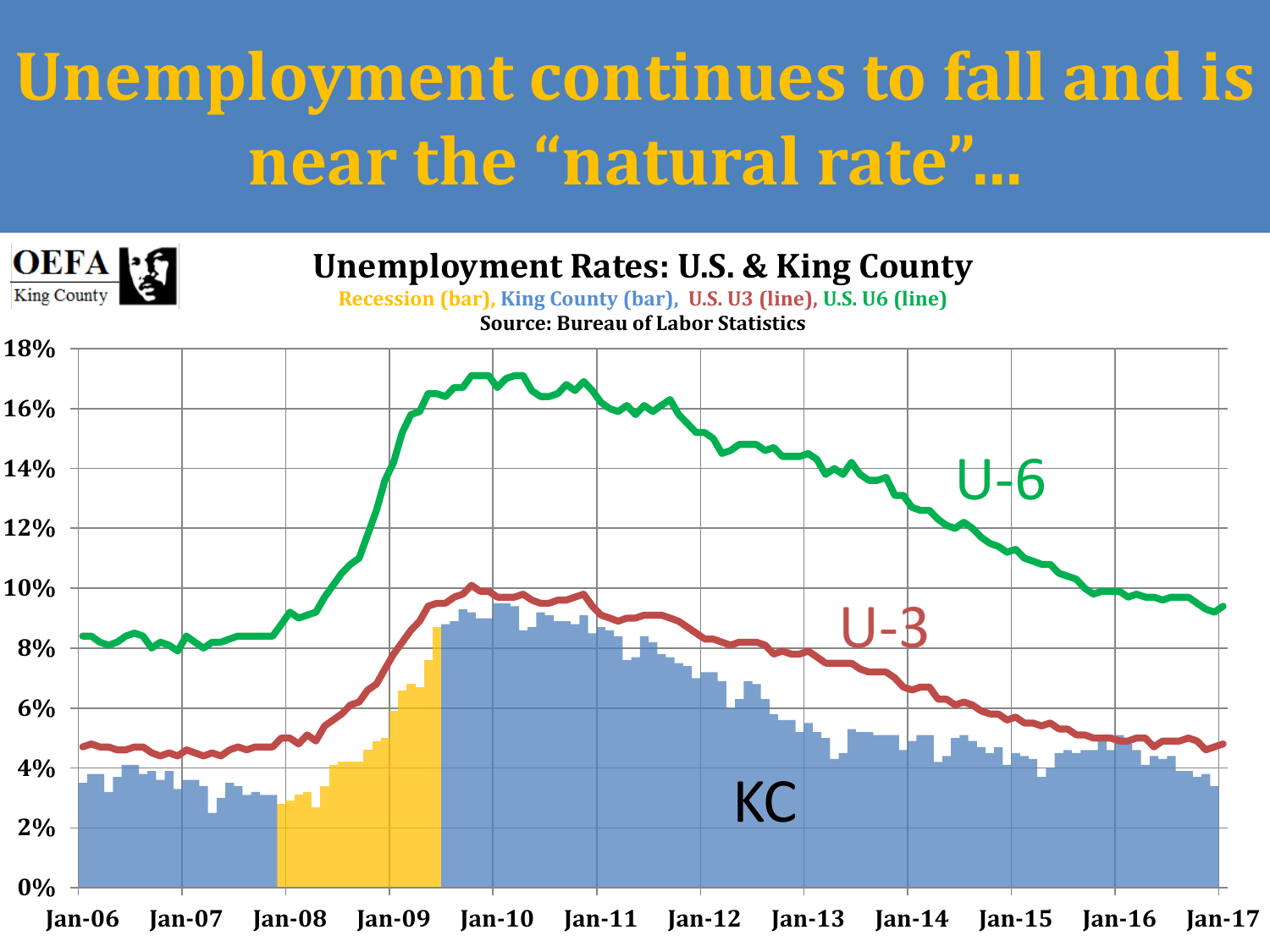### **…But it remains elevated for some**



**Jan-05 Jan-06 Jan-07 Jan-08 Jan-09 Jan-10 Jan-11 Jan-12 Jan-13 Jan-14 Jan-15 Jan-16 Jan-17**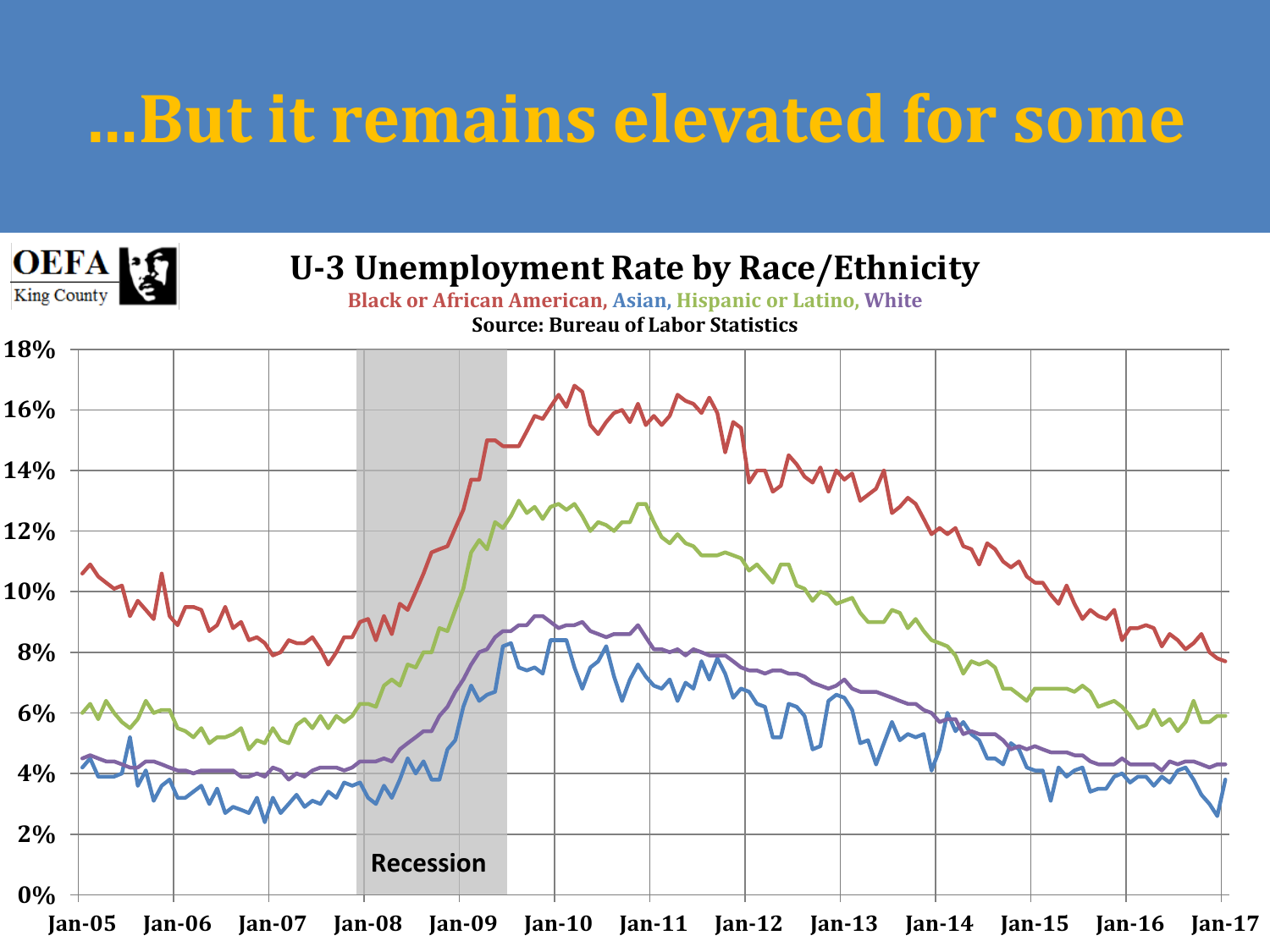# **Good employment growth and an economy expanding since 2009**



#### **US Economic Expansions**

**In months, Actual (bar), Forecast (bar) Source: Bureau of Economic Analysis**

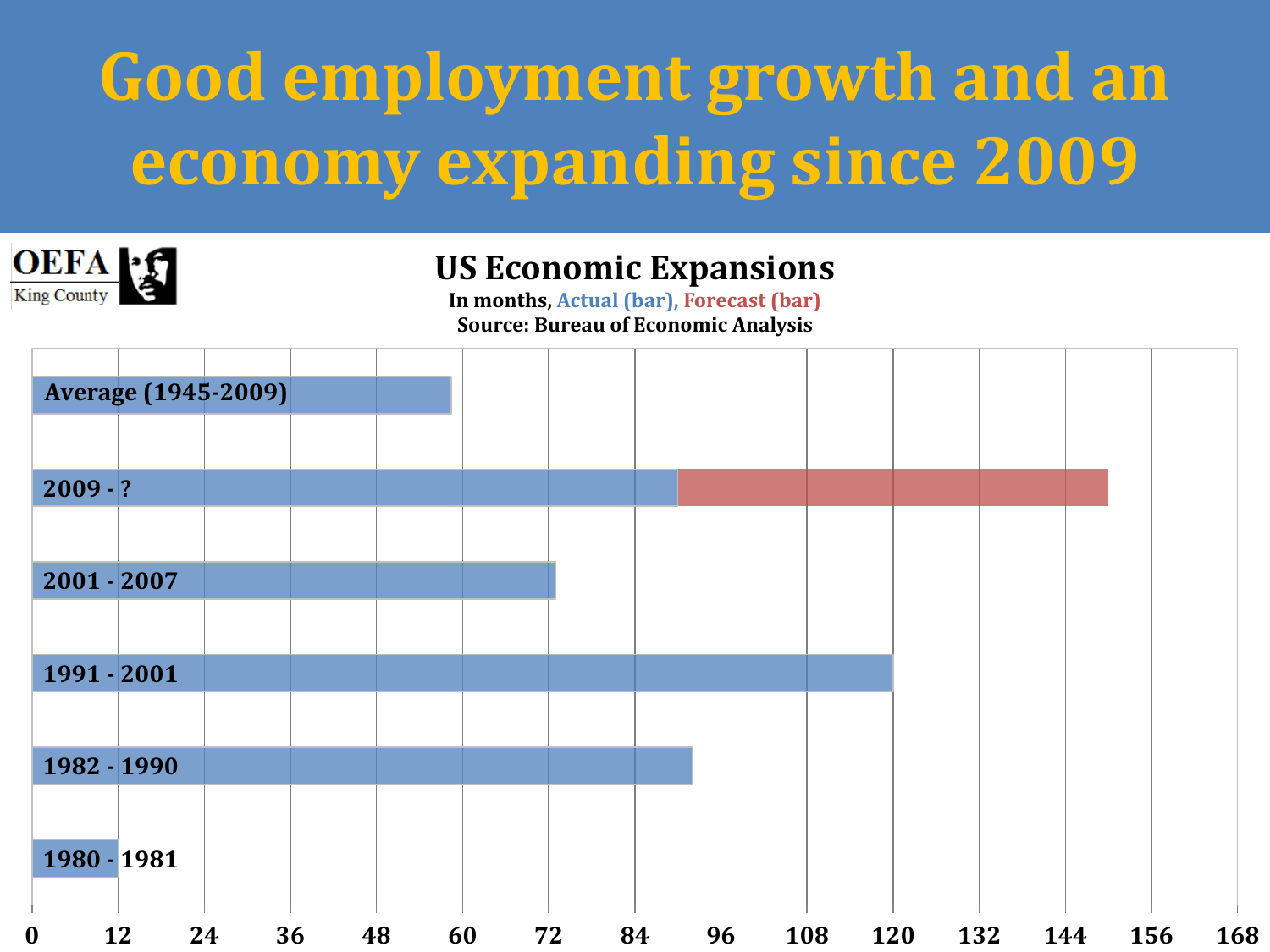## **Consumers continue to feel good about the economy**



#### **Consumer Confidence Index**

**with recession bars and rolling annual average line Source: The Conference Board**

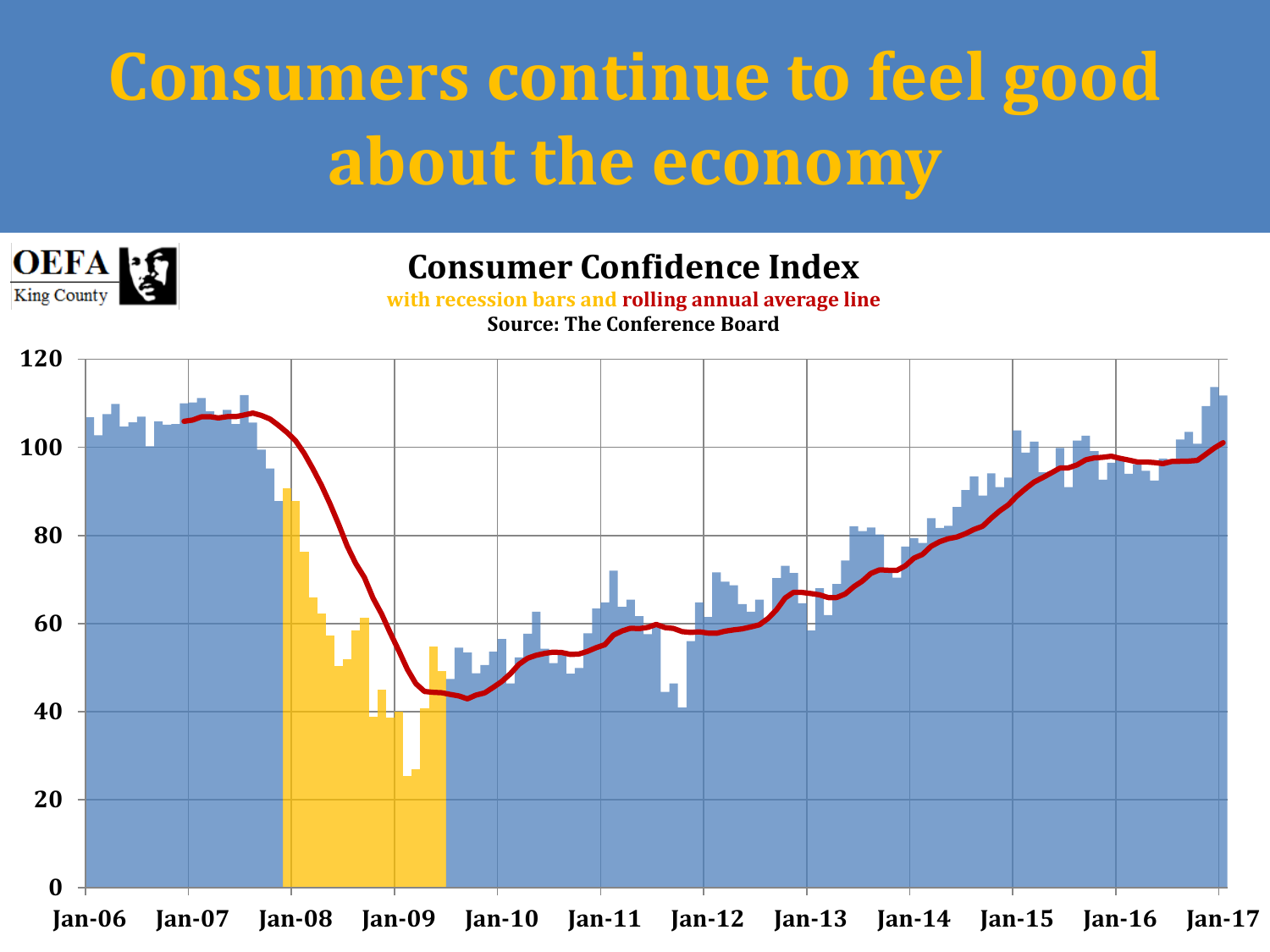# **The forecast is for continued economic growth**

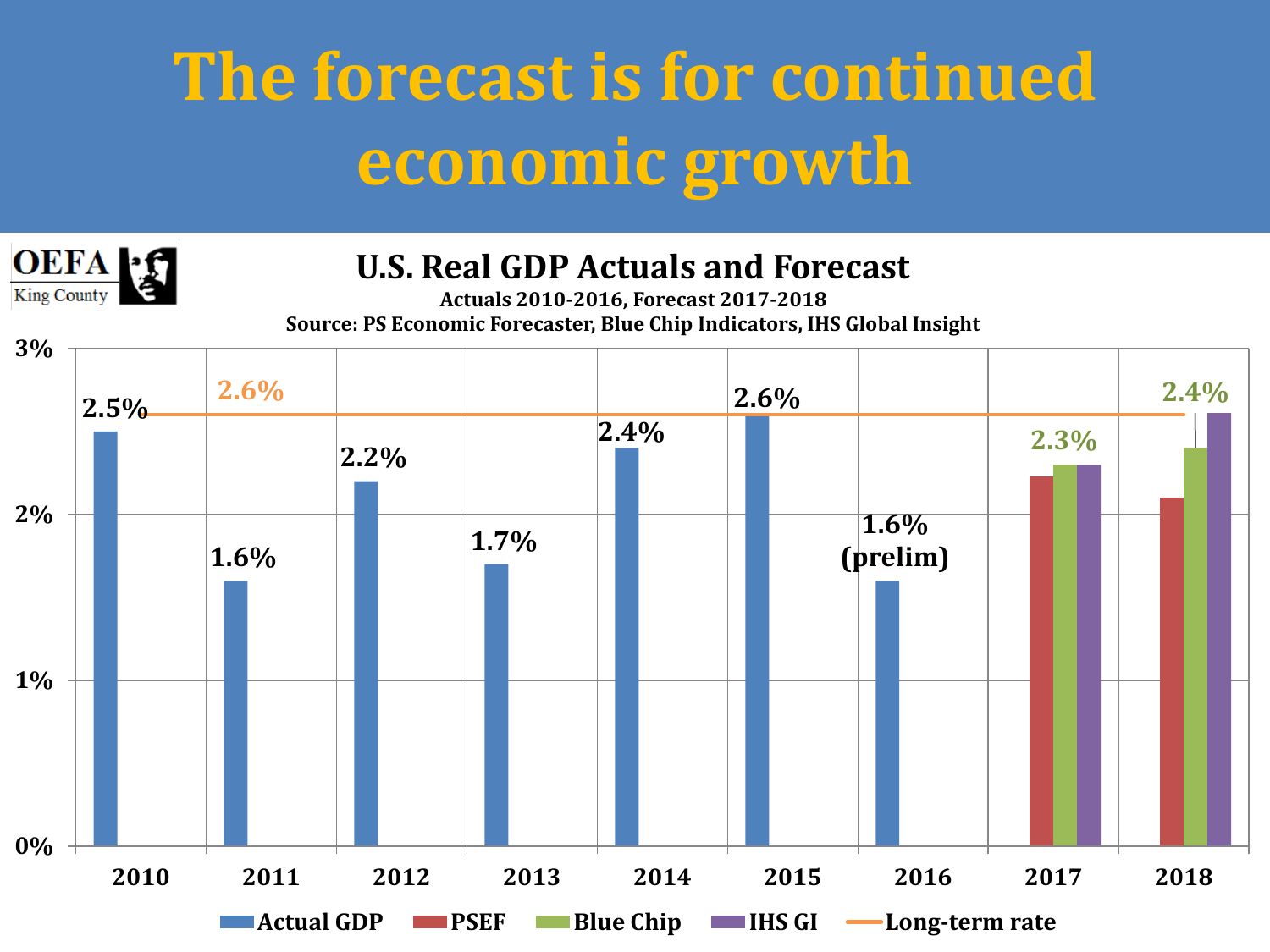# **King County's economy continued to grow in 2016**

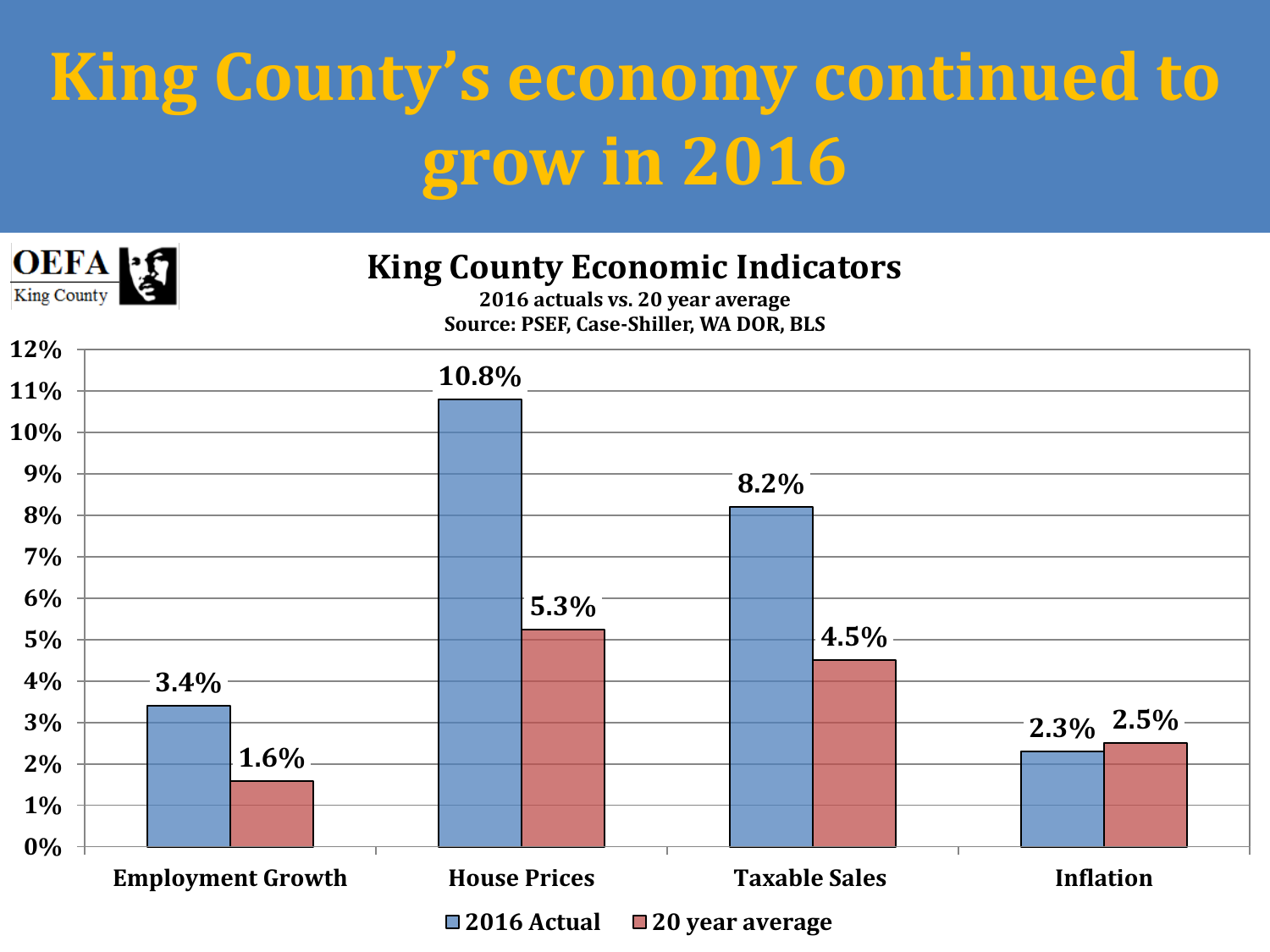# **Local job growth continues with more likely to come**

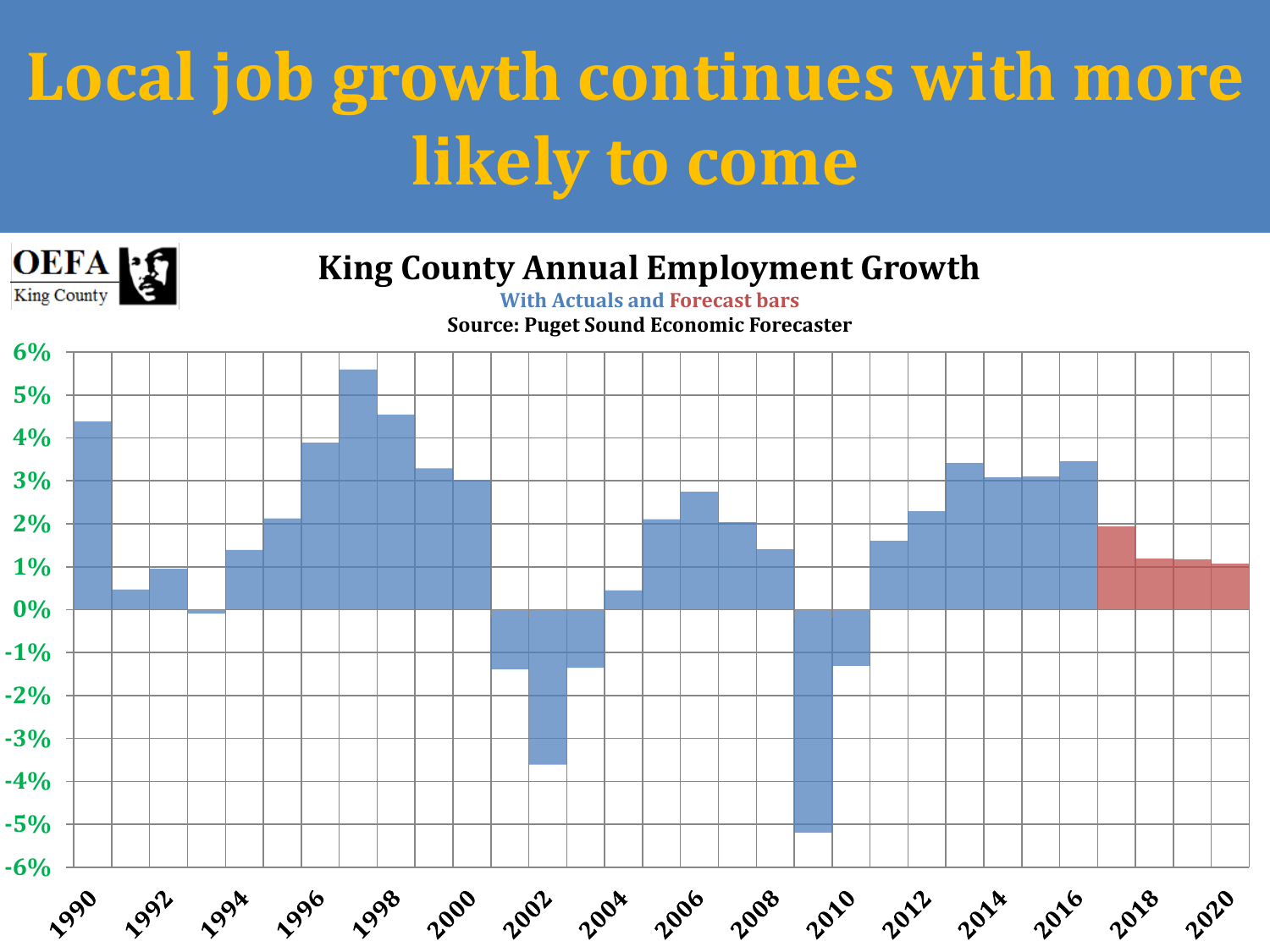### **Since the recession ended, employment growth by industry has been variable**

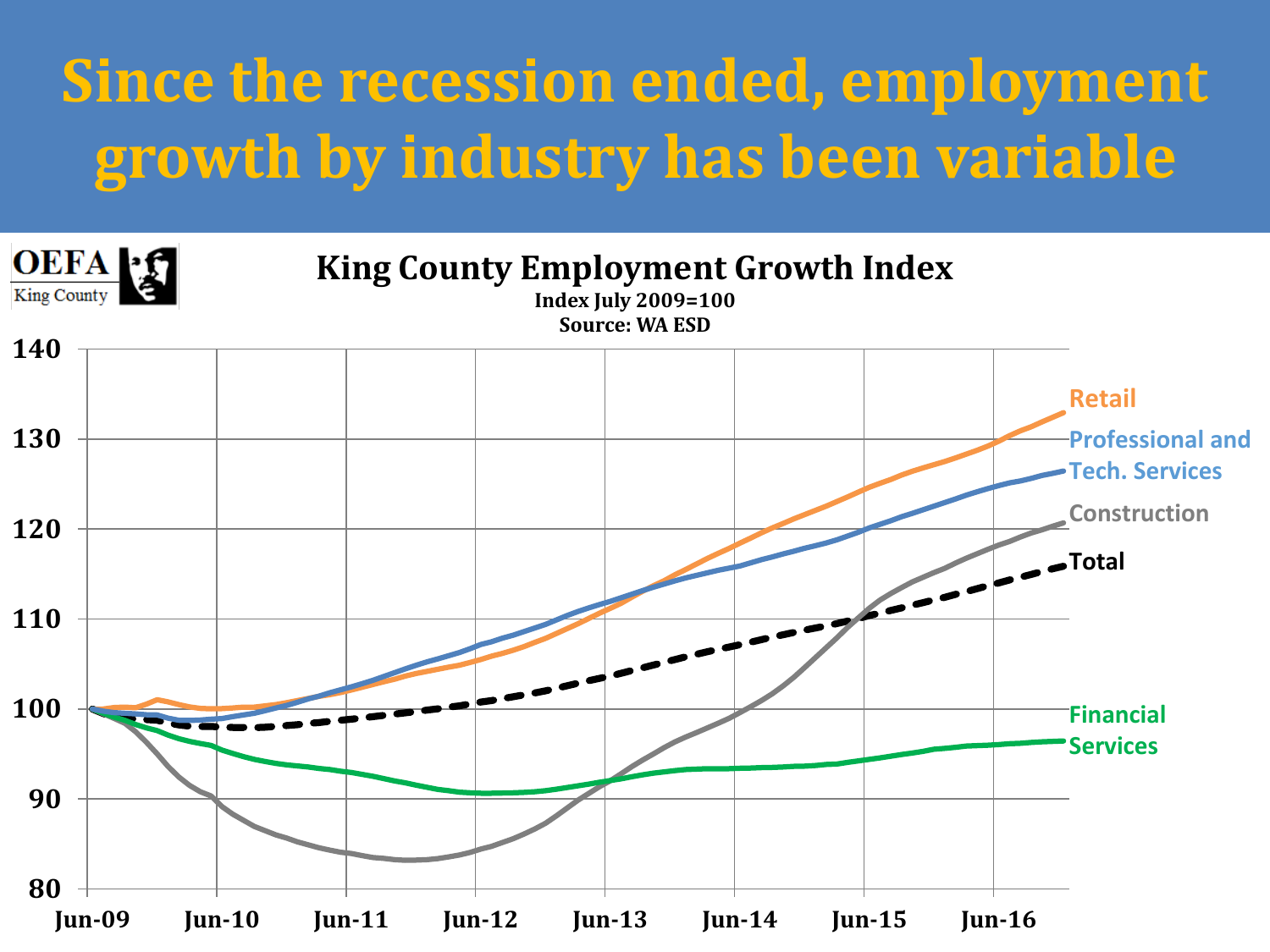### **Manufacturing in Washington: doing more with less**



#### **WA Real Manuf. Business Income vs WA Manuf. Employment (Indices)**





**2000 2001 2002 2003 2004 2005 2006 2007 2008 2009 2010 2011 2012 2013 2014 2015**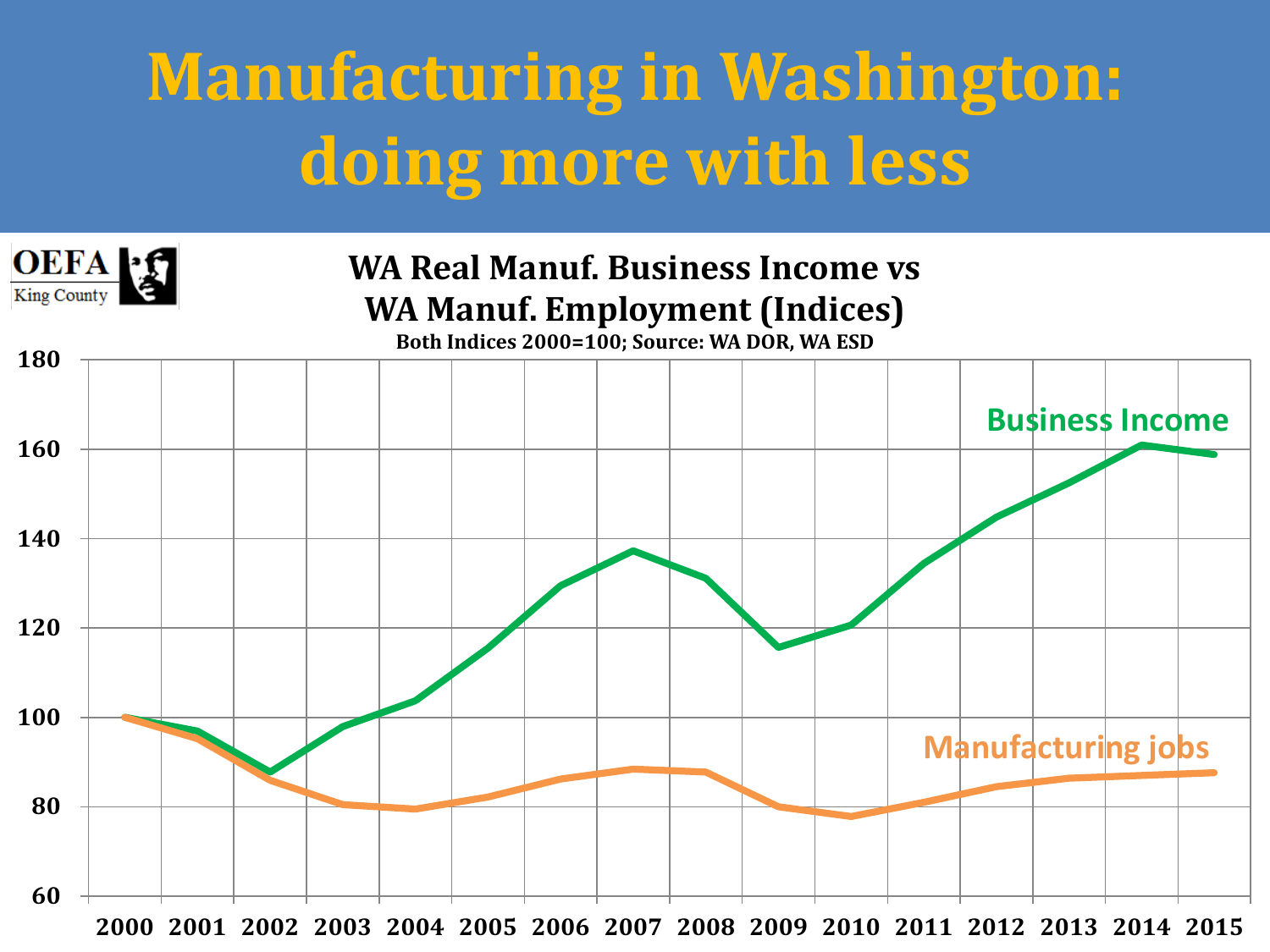# **The construction boom continues-but for how much longer?**

![](_page_11_Picture_1.jpeg)

#### **King County Construction Taxable Sales**

**In millions \$, with recession bars and rolling annual average line Source: KC OEFA Sales Tax Database, NAICS 23**

![](_page_11_Figure_4.jpeg)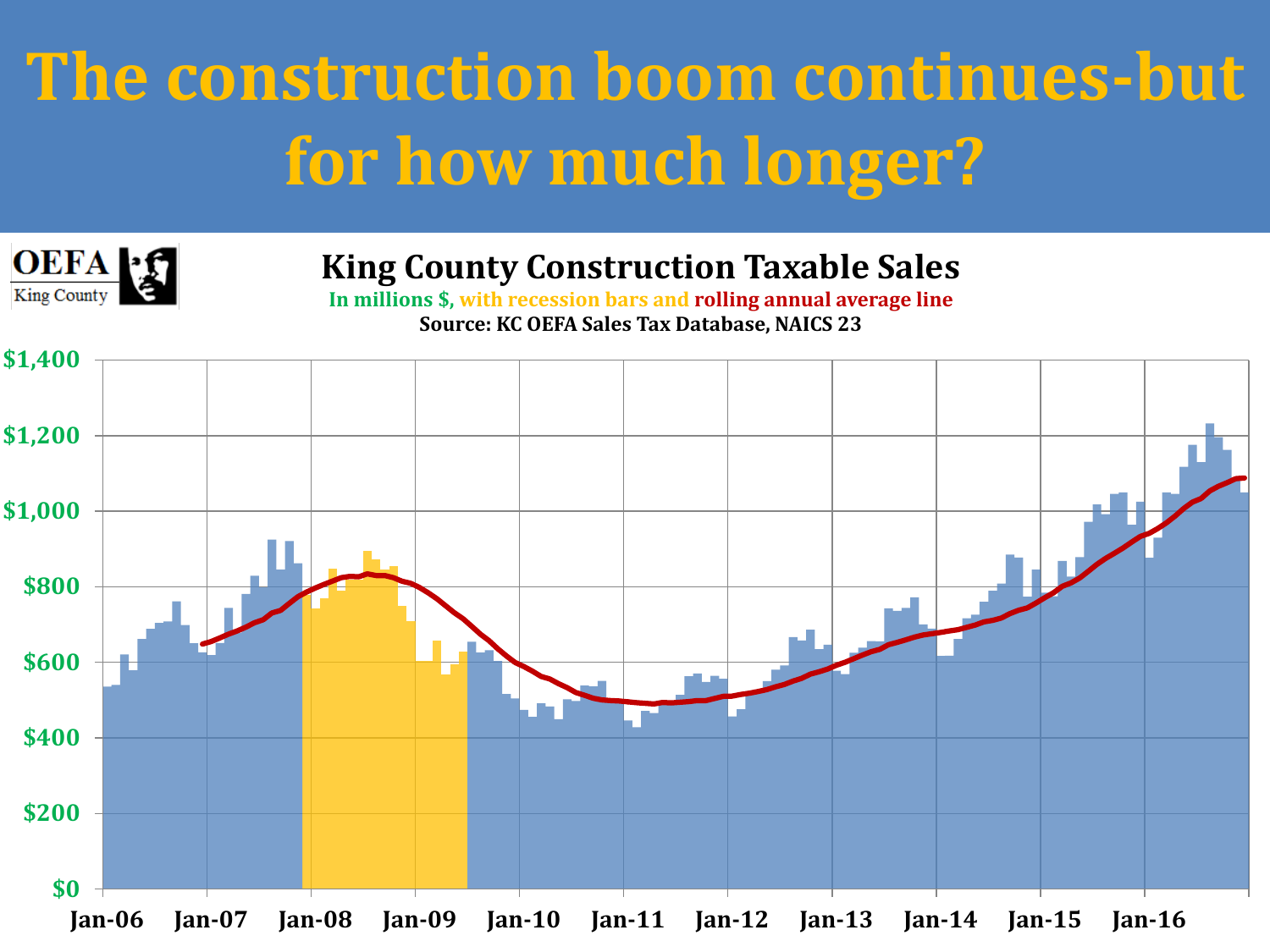# **Seattle area home prices reach new highs**

![](_page_12_Figure_1.jpeg)

#### **Seattle Case-Shiller Index**

**with recession bars and rolling annual average line**

**Source: S&P Dow Jones Indices**

![](_page_12_Figure_5.jpeg)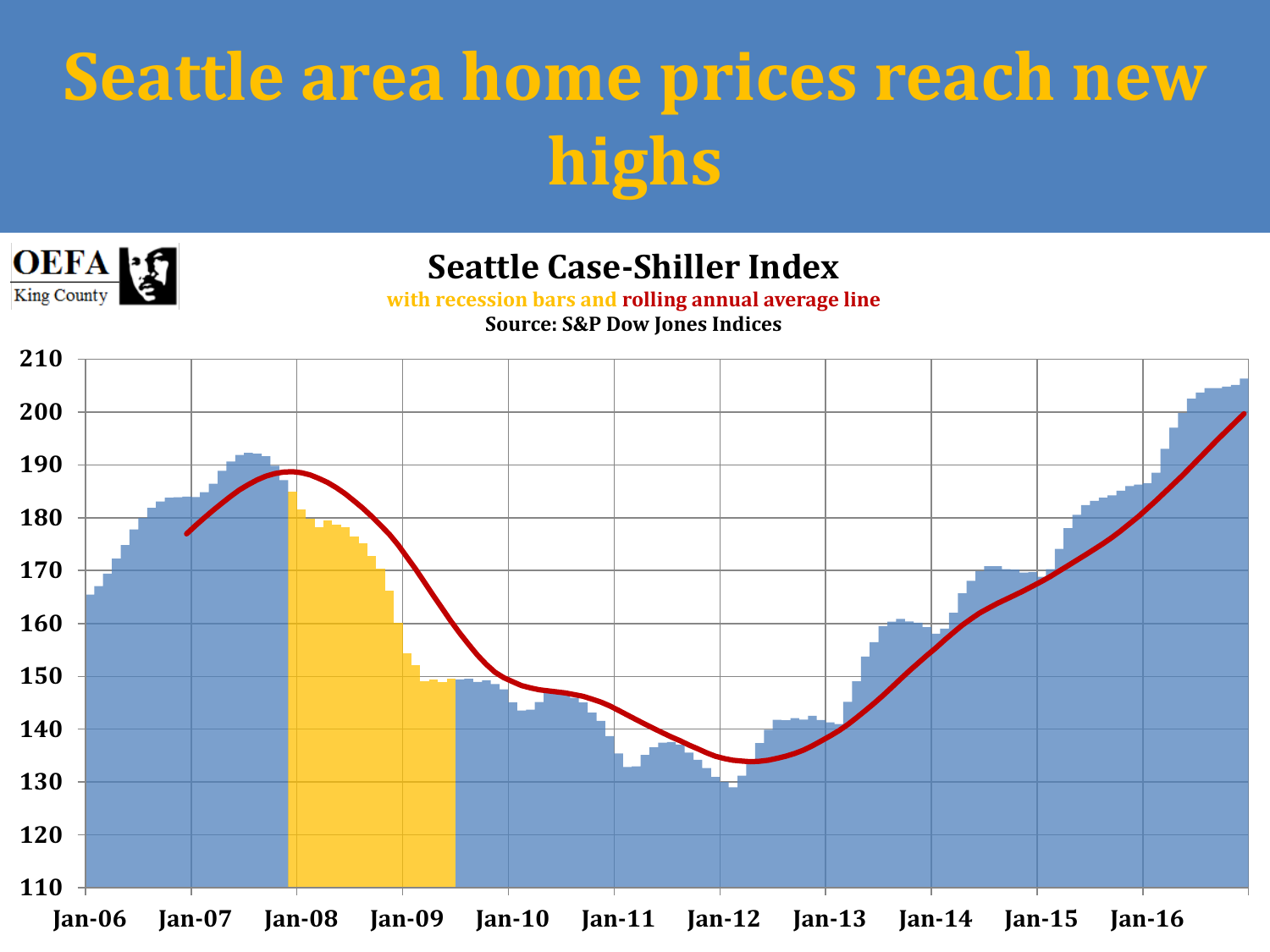# **Local economic signals plateaued but have strengthened recently**

![](_page_13_Figure_1.jpeg)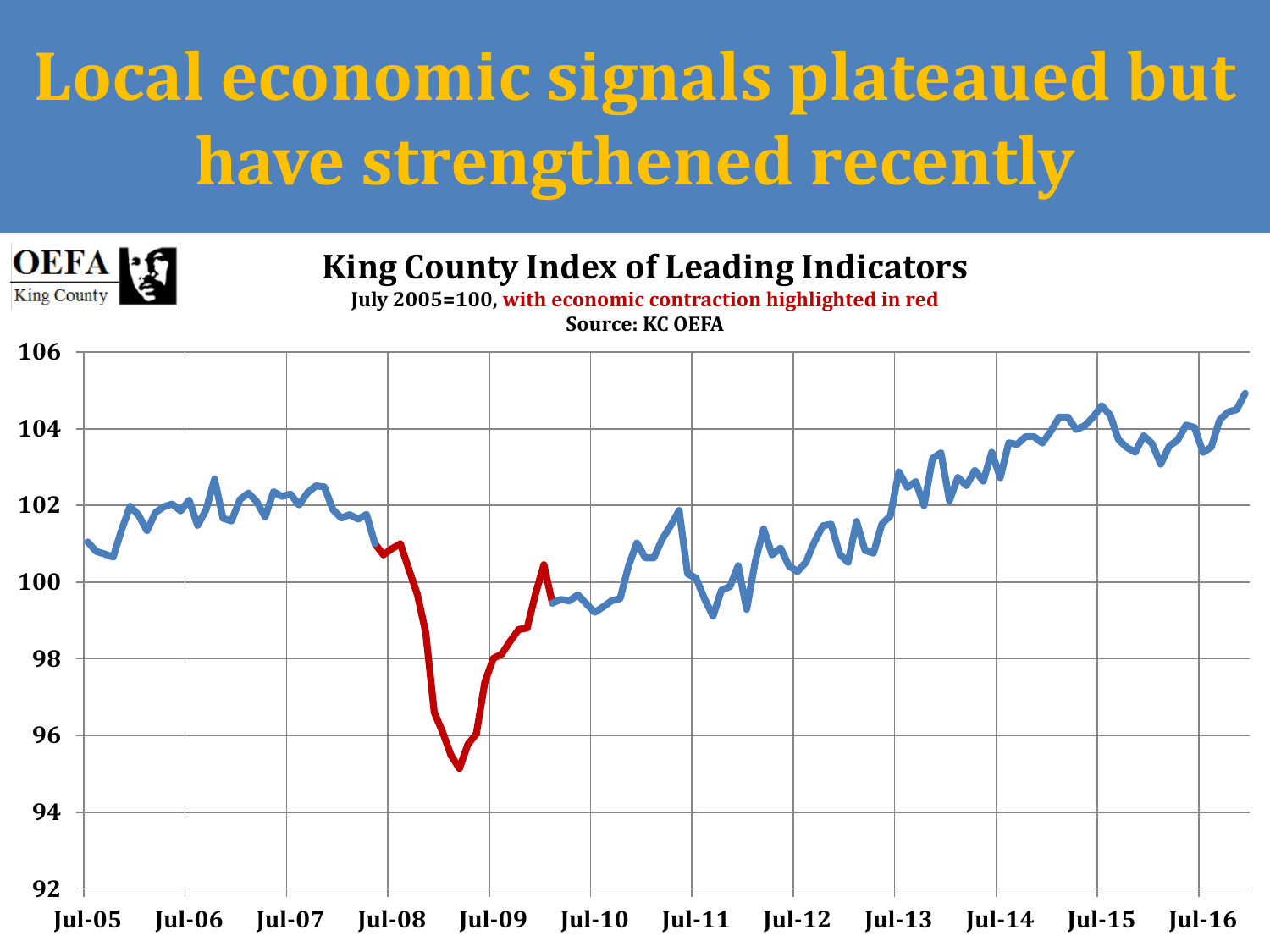# **New permits were down a little in 2016 after peaking in 2015**

![](_page_14_Picture_1.jpeg)

#### **King County New Privately Owned Permits**

**In millions \$, with recession bars and rolling annual average line**

**Source: Census Bureau**

![](_page_14_Figure_5.jpeg)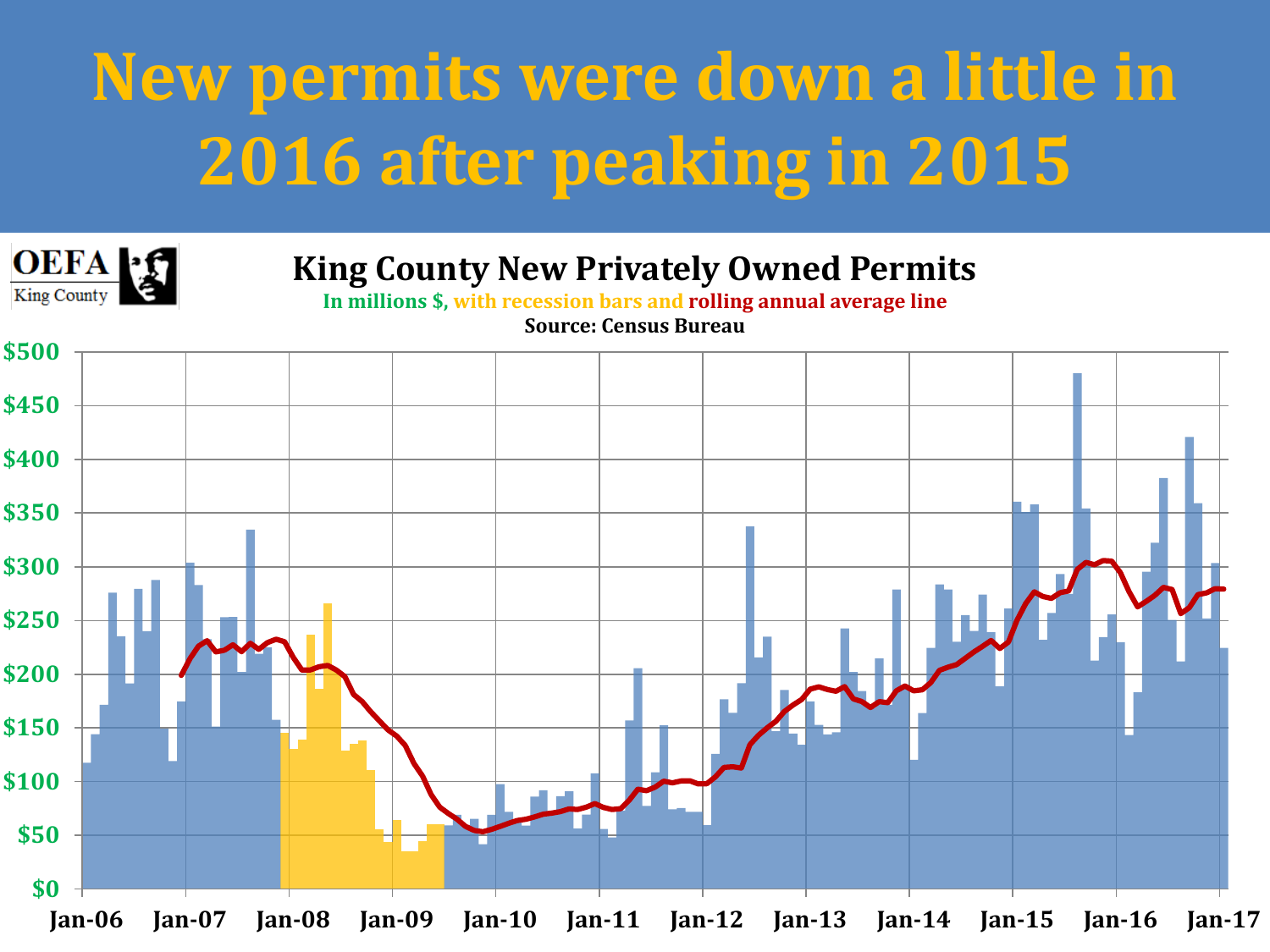# **But the forecast calls for continued growth in King County**

![](_page_15_Figure_1.jpeg)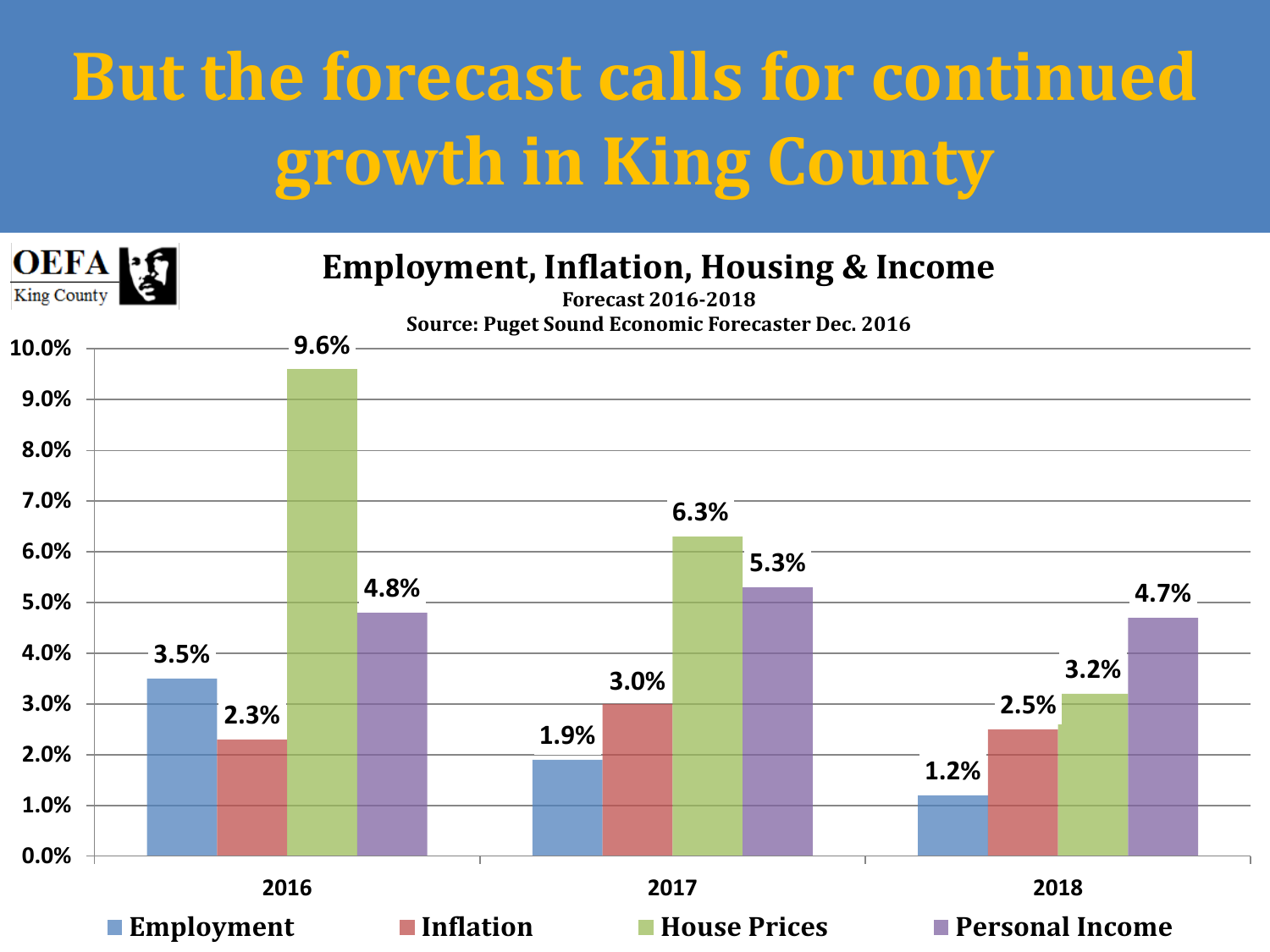#### **March Revenue Forecasts**

#### **Assumptions:**

(1) 65% Confidence Level – 65% chance revenues will come in higher than forecasted (lower for inflation/price forecasts)

(2) All potential annexation areas are assumed to occur on schedule:

| -North Highline (Area Q/Sliver) | $(01-01-19)$ |
|---------------------------------|--------------|
| -North Highline (Remainder)     | $(01-01-20)$ |
| -West Hill                      | $(01-01-21)$ |
| -East Federal Way               | $(01-01-21)$ |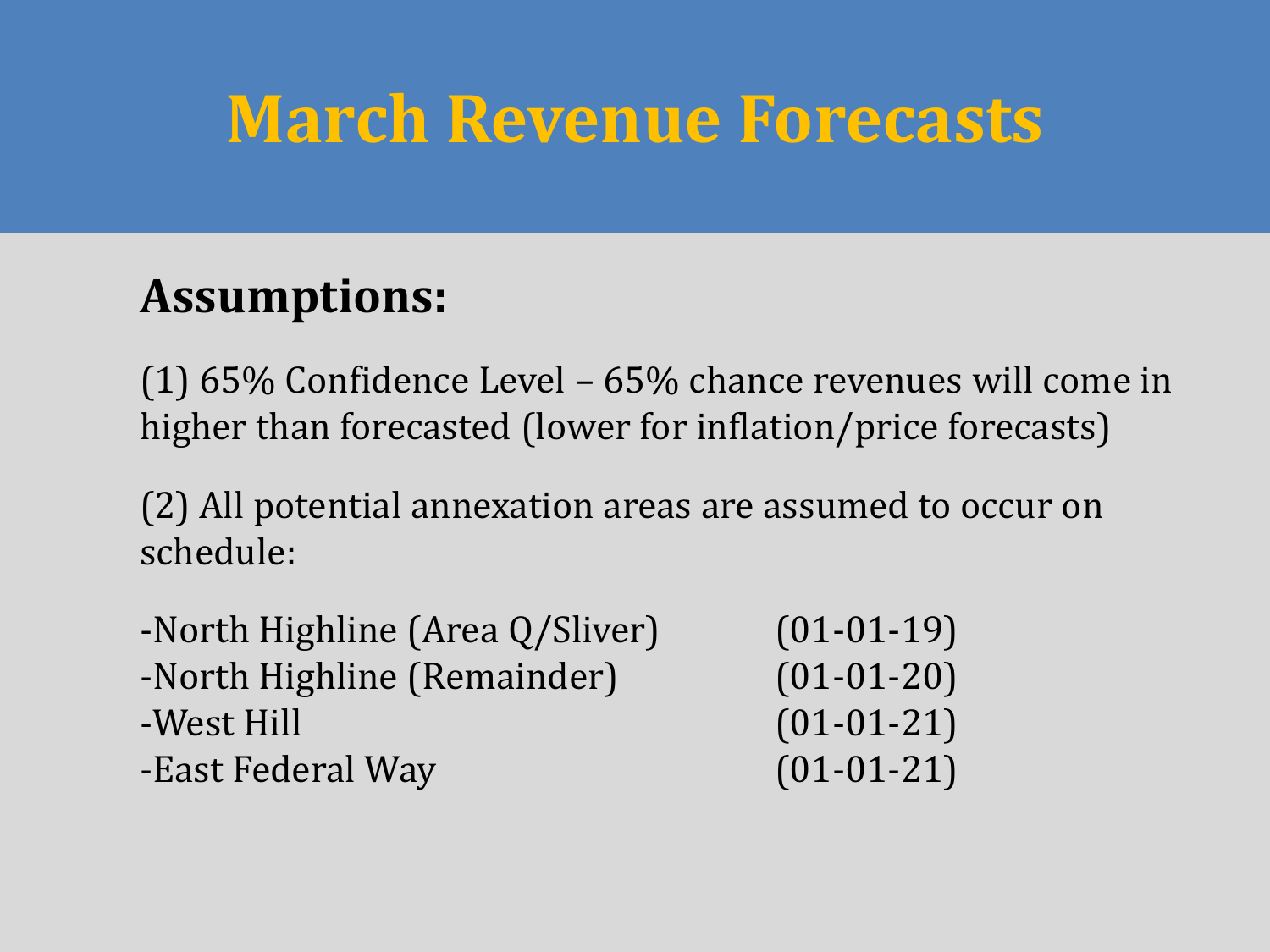#### **Countywide Assessed Value Forecast**

| Tax Year | <b>Value</b>      | <b>Annual</b><br>Growth | % Change from<br>August 2016<br><b>Forecast</b> | \$ Change from August<br>2016 Forecast |
|----------|-------------------|-------------------------|-------------------------------------------------|----------------------------------------|
| 2015     | \$388,118,855,592 | 13.94%                  | 0.00%                                           | \$0                                    |
| 2016     | \$426,335,605,836 | 9.85%                   | 0.00%                                           | \$0                                    |
| 2017     | \$471,456,288,020 | 10.58%                  | 2.17%                                           | \$10,032,856,651                       |
| 2018     | \$507,968,760,251 | 7.74%                   | 3.85%                                           | \$18,851,300,617                       |
| 2019     | \$534,217,824,074 | 5.17%                   | 4.58%                                           | \$23,399,769,661                       |
| 2020     | \$554,778,096,642 | 3.85%                   | 3.84%                                           | \$20,501,125,137                       |
| 2021     | \$578,813,088,535 | 4.33%                   | 3.11%                                           | \$17,462,326,105                       |
| 2022     | \$610,020,338,705 | 5.39%                   | 2.83%                                           | \$16,793,924,635                       |
| 2023     | \$641,239,915,829 | 5.12%                   | 2.45%                                           | \$15,325,186,775                       |
| 2024     | \$671,628,928,691 | 4.74%                   | 1.74%                                           | \$11,478,383,676                       |
| 2025     | \$705,237,880,651 | 5.00%                   | 1.35%                                           | \$9,413,990,524                        |
| 2026     | \$740,075,338,069 | 4.94%                   | new                                             | new                                    |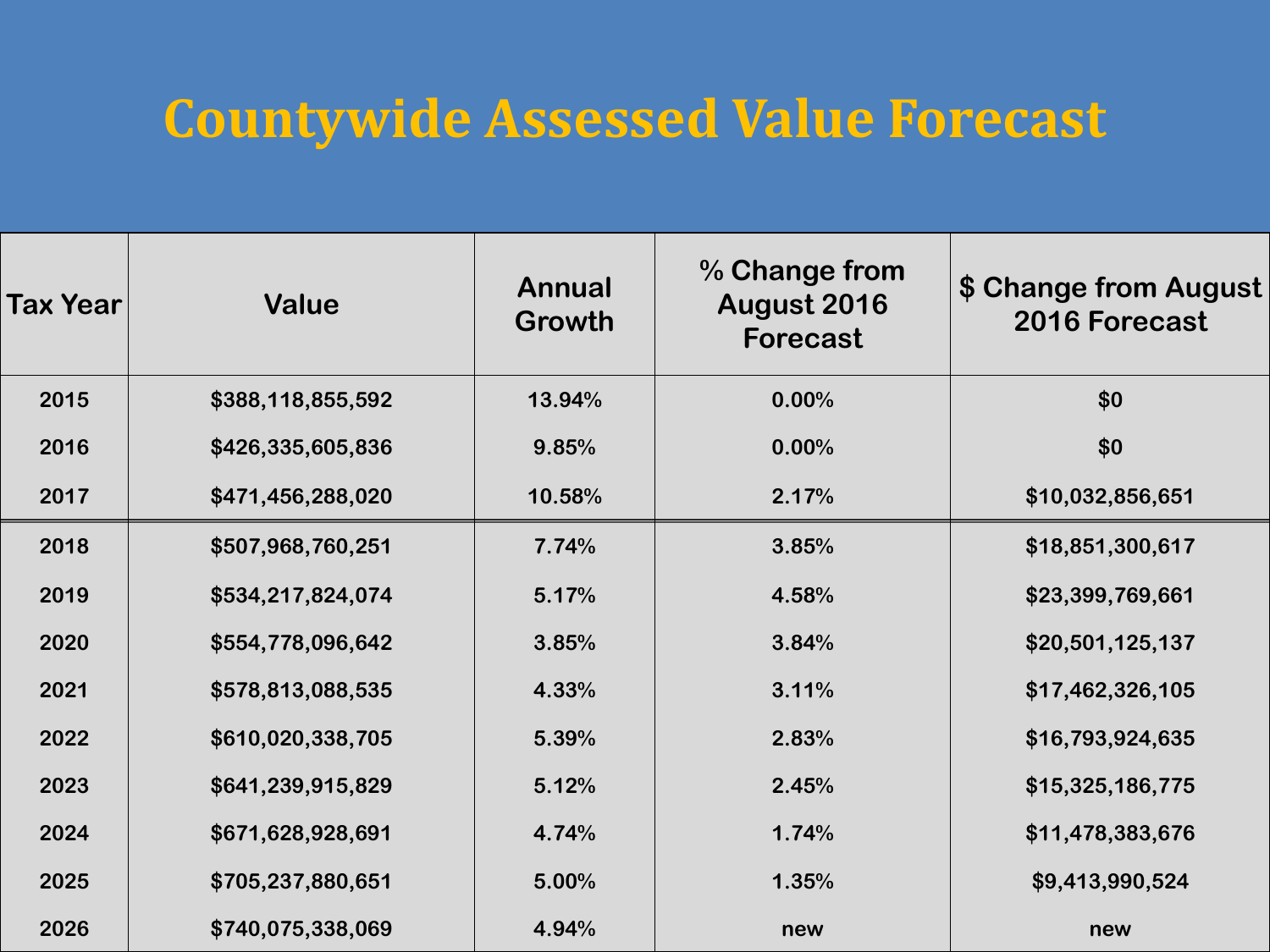#### **Unincorporated Assessed Value Forecast**

| <b>Tax Year</b> | <b>Value</b>     | <b>Annual</b><br>Growth | % Change from<br>August 2016<br><b>Forecast</b> | \$ Change from August<br>2016 Forecast |
|-----------------|------------------|-------------------------|-------------------------------------------------|----------------------------------------|
| 2015            | \$36,080,918,262 | 13.19%                  | 0.00%                                           | \$0                                    |
| 2016            | \$36,633,108,444 | 1.53%                   | 0.00%                                           | \$0                                    |
| 2017            | \$39,044,967,515 | 6.58%                   | 0.04%                                           | \$14,941,347                           |
| 2018            | \$41,321,763,796 | 5.83%                   | 0.04%                                           | \$16,799,408                           |
| 2019            | \$42,876,182,387 | 3.76%                   | 0.09%                                           | \$36,798,873                           |
| 2020            | \$43,851,377,278 | 2.27%                   | $-1.71%$                                        | (\$760, 643, 570)                      |
| 2021            | \$43,289,261,967 | $-1.28%$                | 6.79%                                           | \$2,751,846,623                        |
| 2022            | \$40,930,705,082 | $-5.45%$                | $-3.97%$                                        | (\$1,690,955,105)                      |
| 2023            | \$42,615,320,295 | 4.12%                   | $-4.80%$                                        | (\$2,150,999,813)                      |
| 2024            | \$44,236,768,998 | 3.80%                   | $-5.94%$                                        | (\$2,794,740,201)                      |
| 2025            | \$45,935,899,355 | 3.84%                   | $-7.13%$                                        | (\$3,524,022,225)                      |
| 2026            | \$47,680,036,860 | 3.80%                   | new                                             | new                                    |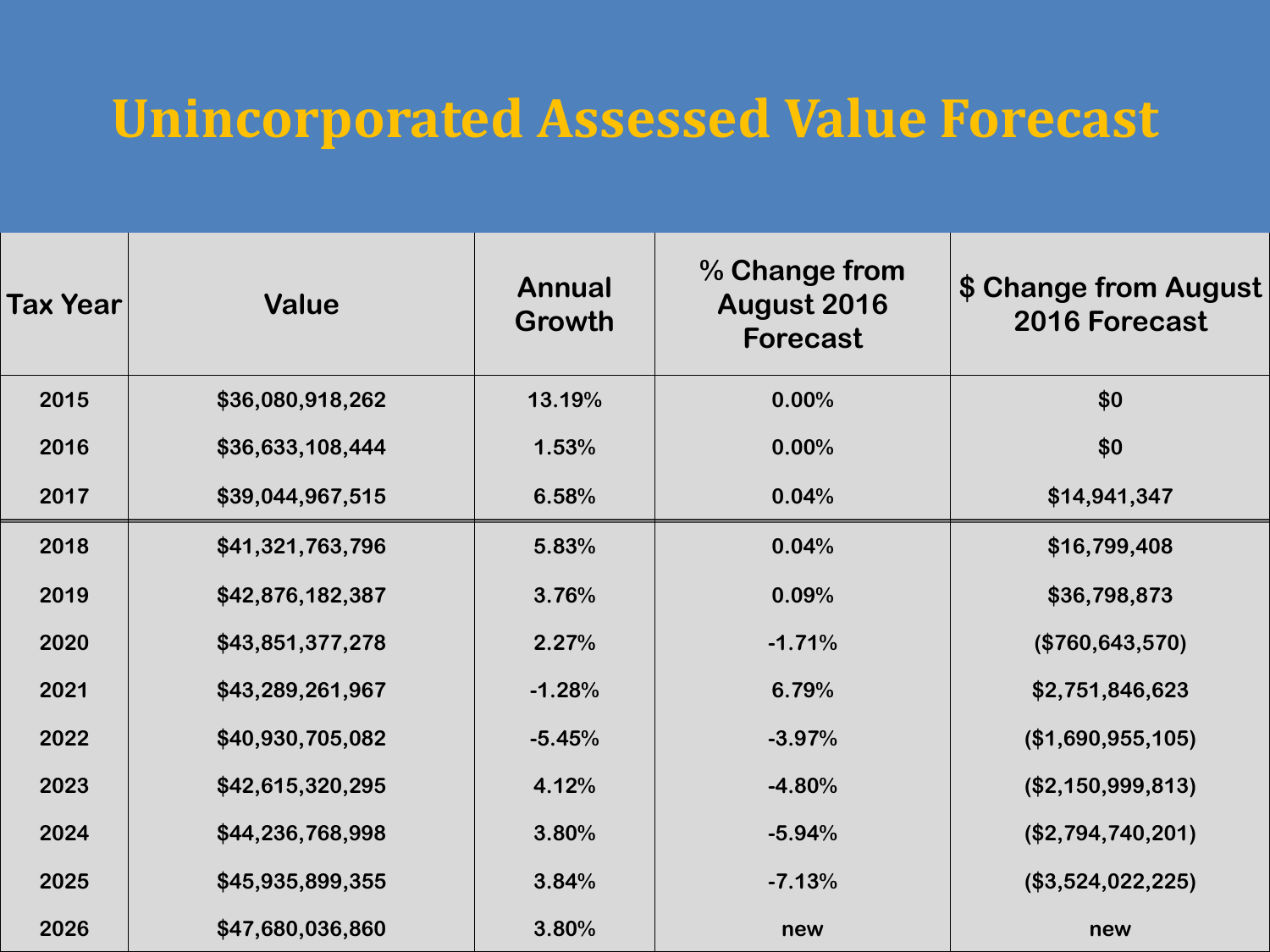#### **New Construction Forecast**

| Tax Year | <b>Value</b>    | <b>Annual</b><br>Growth | % Change from<br>August 2016<br><b>Forecast</b> | \$ Change from August<br>2016 Forecast |
|----------|-----------------|-------------------------|-------------------------------------------------|----------------------------------------|
| 2015     | \$4,994,659,235 | 46.63%                  | 0.00%                                           | \$0                                    |
| 2016     | \$6,111,997,054 | 22.37%                  | 0.00%                                           | \$0                                    |
| 2017     | \$8,438,451,607 | 38.06%                  | 30.02%                                          | \$1,948,519,535                        |
| 2018     | \$7,928,193,230 | $-6.05%$                | 19.38%                                          | \$1,287,301,351                        |
| 2019     | \$7,645,996,365 | $-3.56%$                | 12.89%                                          | \$873,013,661                          |
| 2020     | \$7,155,531,074 | $-6.41%$                | 6.04%                                           | \$407,354,216                          |
| 2021     | \$7,080,997,304 | $-1.04%$                | 4.73%                                           | \$319,576,327                          |
| 2022     | \$7,247,113,422 | 2.35%                   | 3.20%                                           | \$224,823,160                          |
| 2023     | \$7,408,555,346 | 2.23%                   | 2.05%                                           | \$148,895,746                          |
| 2024     | \$7,687,971,379 | 3.77%                   | 2.56%                                           | \$191,850,518                          |
| 2025     | \$7,934,192,570 | 3.20%                   | 1.95%                                           | \$151,383,624                          |
| 2026     | \$8,217,253,700 | 3.57%                   | new                                             | new                                    |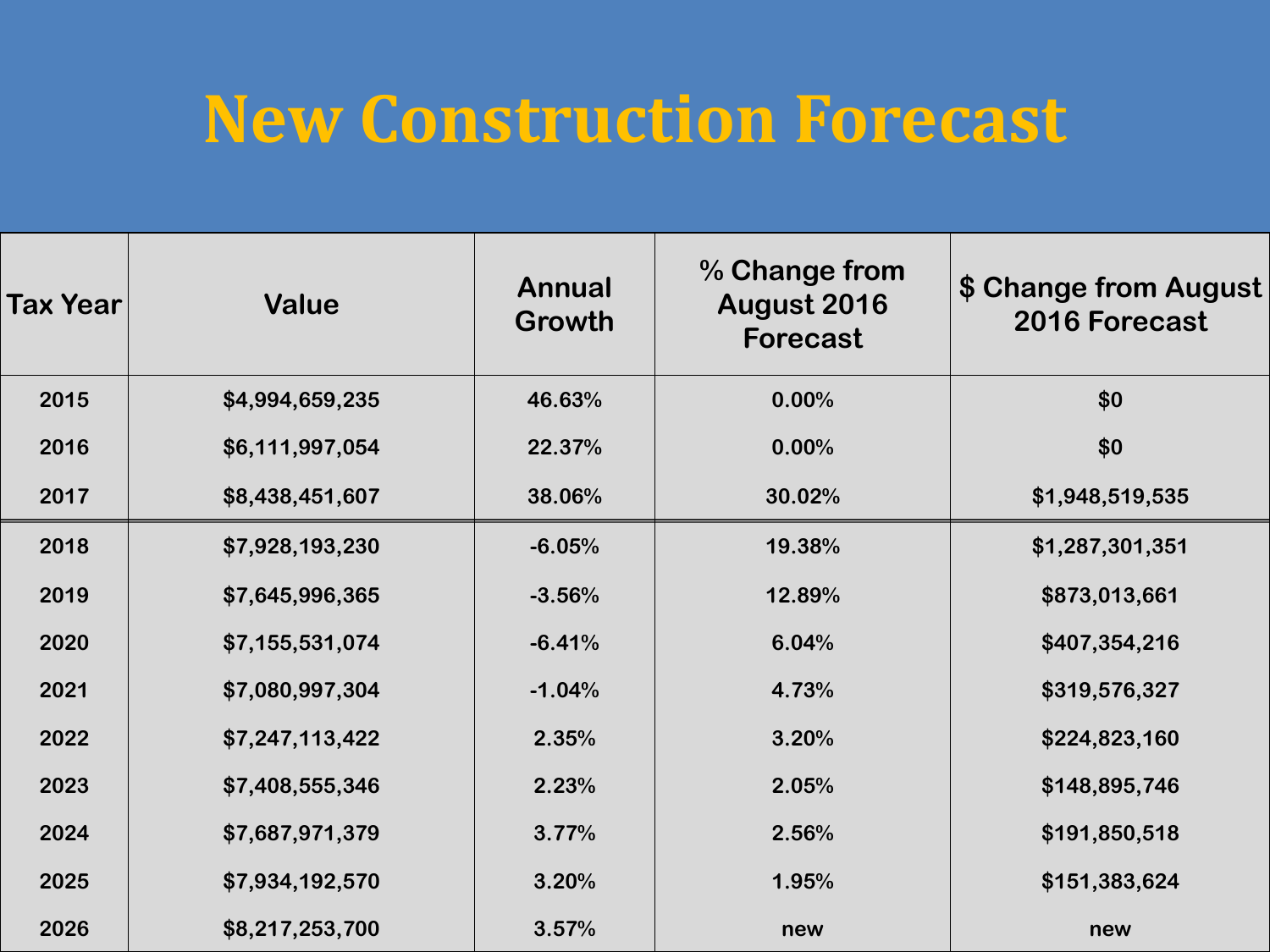### **Roads levy growth now limited by 1% plus new construction and annexations**

![](_page_20_Figure_1.jpeg)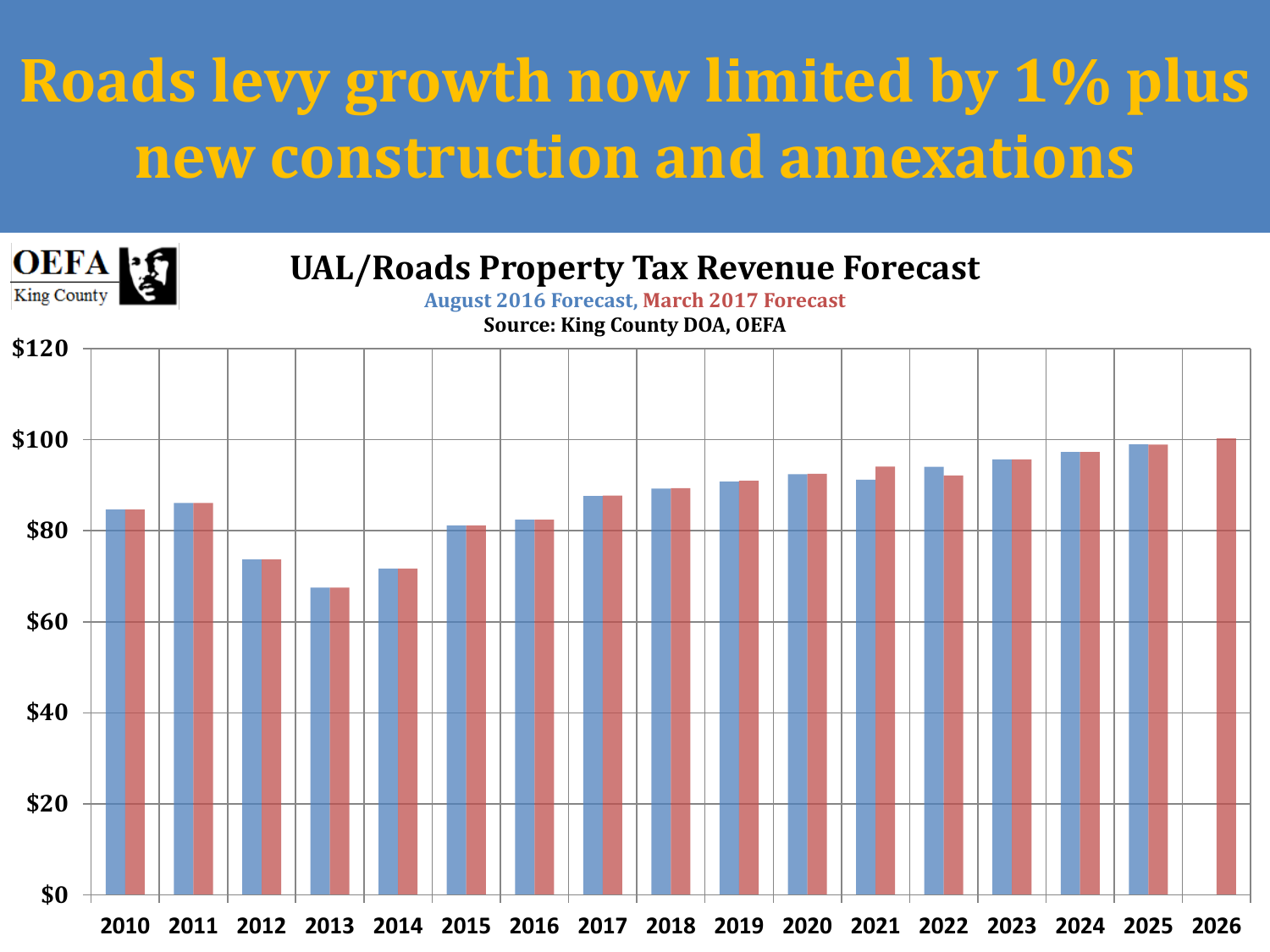### **King County Taxable Sales Forecast**

![](_page_21_Figure_1.jpeg)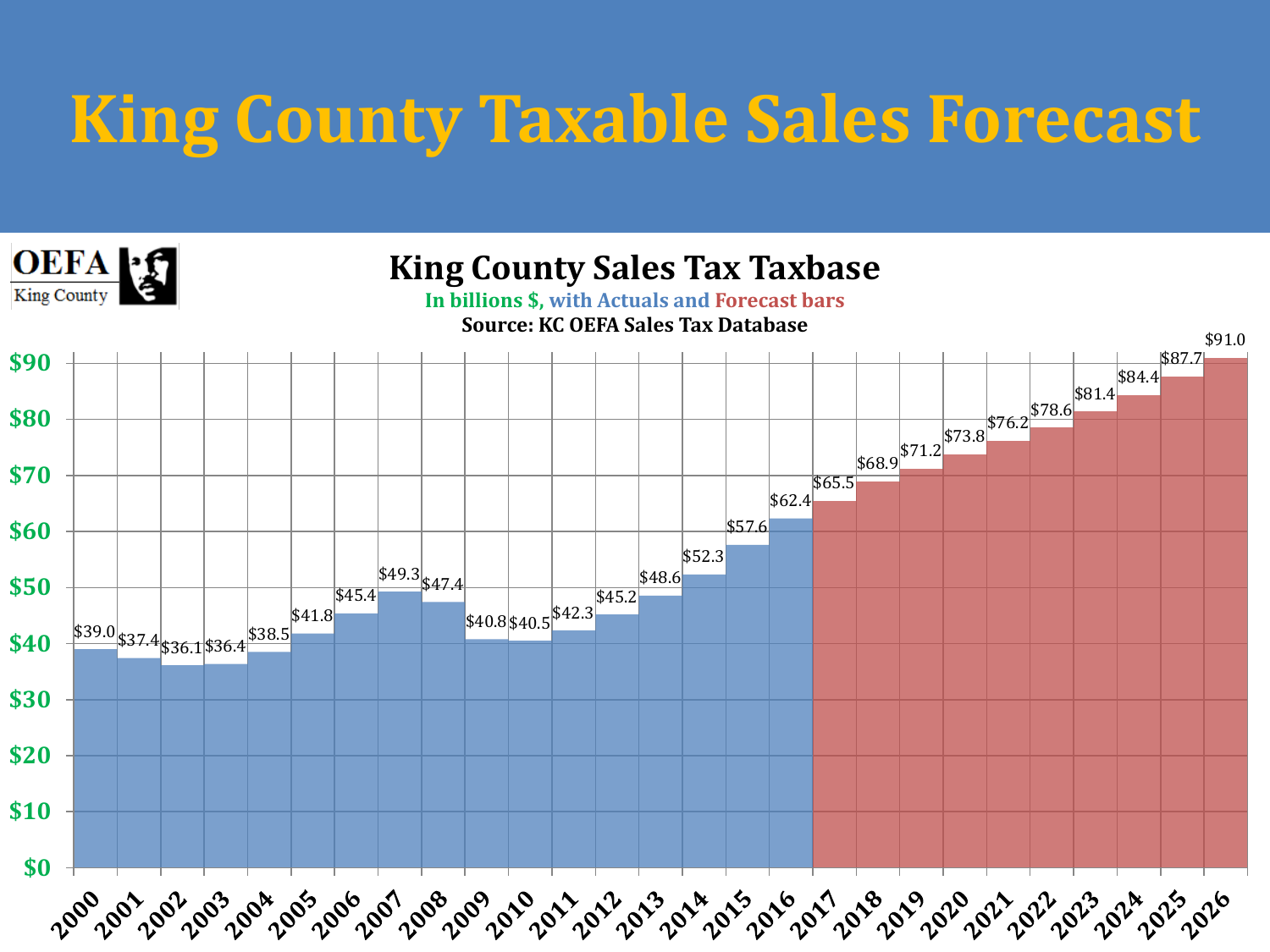### **Local Option Forecast**

| Tax Year | <b>Value</b>  | Annual<br><b>Growth</b> | % Change from<br>August 2016<br><b>Forecast</b> | \$ Change from August<br>2016 Forecast |
|----------|---------------|-------------------------|-------------------------------------------------|----------------------------------------|
| 2015     | \$104,719,894 | 8.73%                   | 0.00%                                           | \$0                                    |
| 2016     | \$112,744,280 | 7.66%                   | $-1.58%$                                        | (\$1,805,416)                          |
| 2017     | \$118,904,893 | 5.46%                   | $-1.15%$                                        | (\$1,381,147)                          |
| 2018     | \$125,100,218 | 5.21%                   | 0.56%                                           | \$695,192                              |
| 2019     | \$129,194,224 | 3.27%                   | 0.40%                                           | \$509,665                              |
| 2020     | \$130,314,602 | 0.87%                   | 2.37%                                           | \$3,019,836                            |
| 2021     | \$130,757,445 | 0.34%                   | $-1.12%$                                        | (\$1,476,358)                          |
| 2022     | \$134,867,110 | 3.14%                   | $-2.43%$                                        | (\$3,356,884)                          |
| 2023     | \$139,728,965 | 3.60%                   | $-2.89%$                                        | (\$4,162,213)                          |
| 2024     | \$144,802,654 | 3.63%                   | $-3.13%$                                        | (\$4,671,501)                          |
| 2025     | \$150,476,261 | 3.92%                   | $-3.04%$                                        | (\$4,722,754)                          |
| 2026     | \$156,477,957 | 3.99%                   | new                                             | new                                    |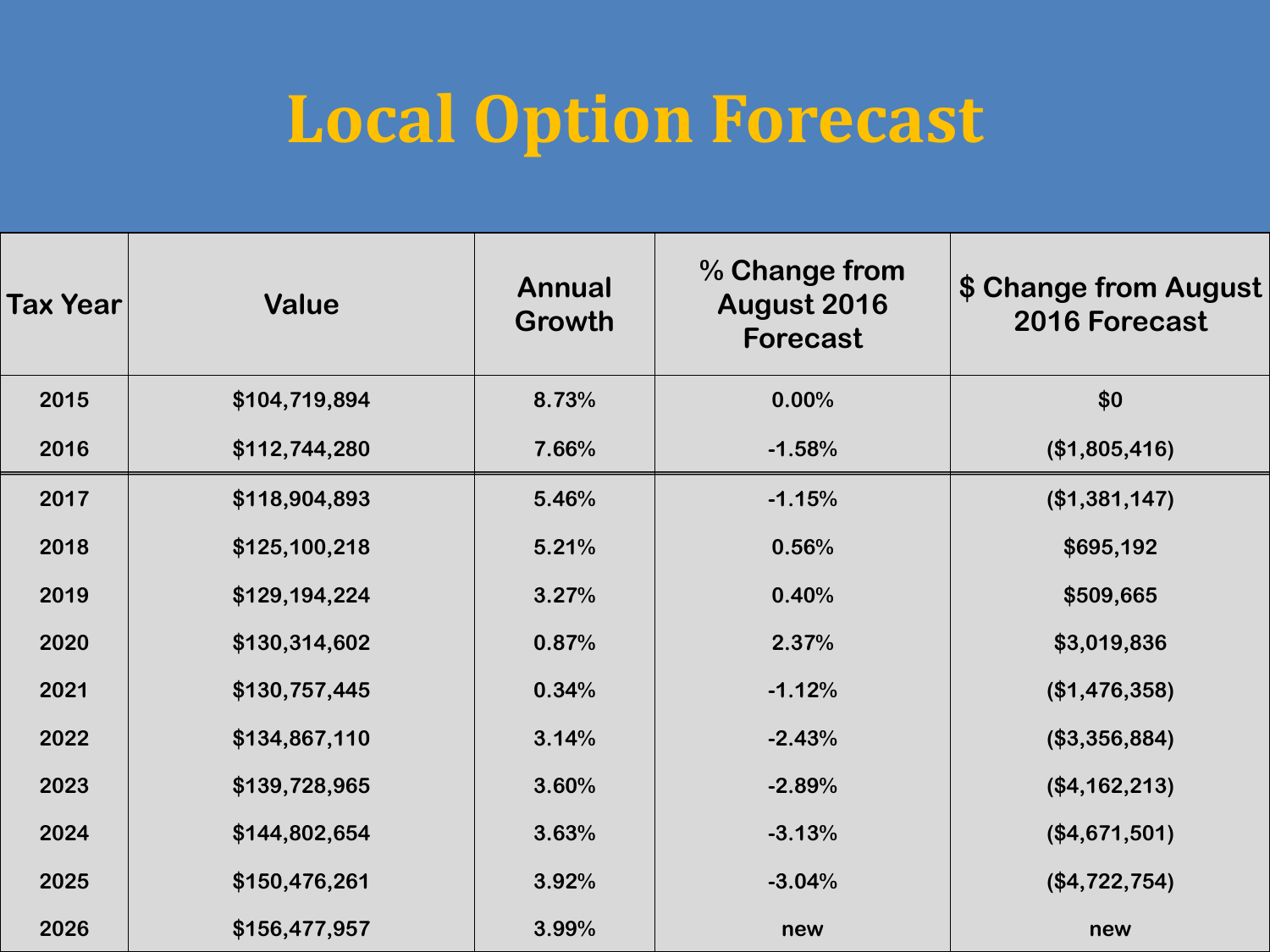# **King County REET continues to demonstrate underlying growth**

![](_page_23_Picture_1.jpeg)

#### **King County Real Estate Excise Tax**

**In thousands \$, with recession bars and rolling annual average line Source: King County Financial Reports**

![](_page_23_Figure_4.jpeg)